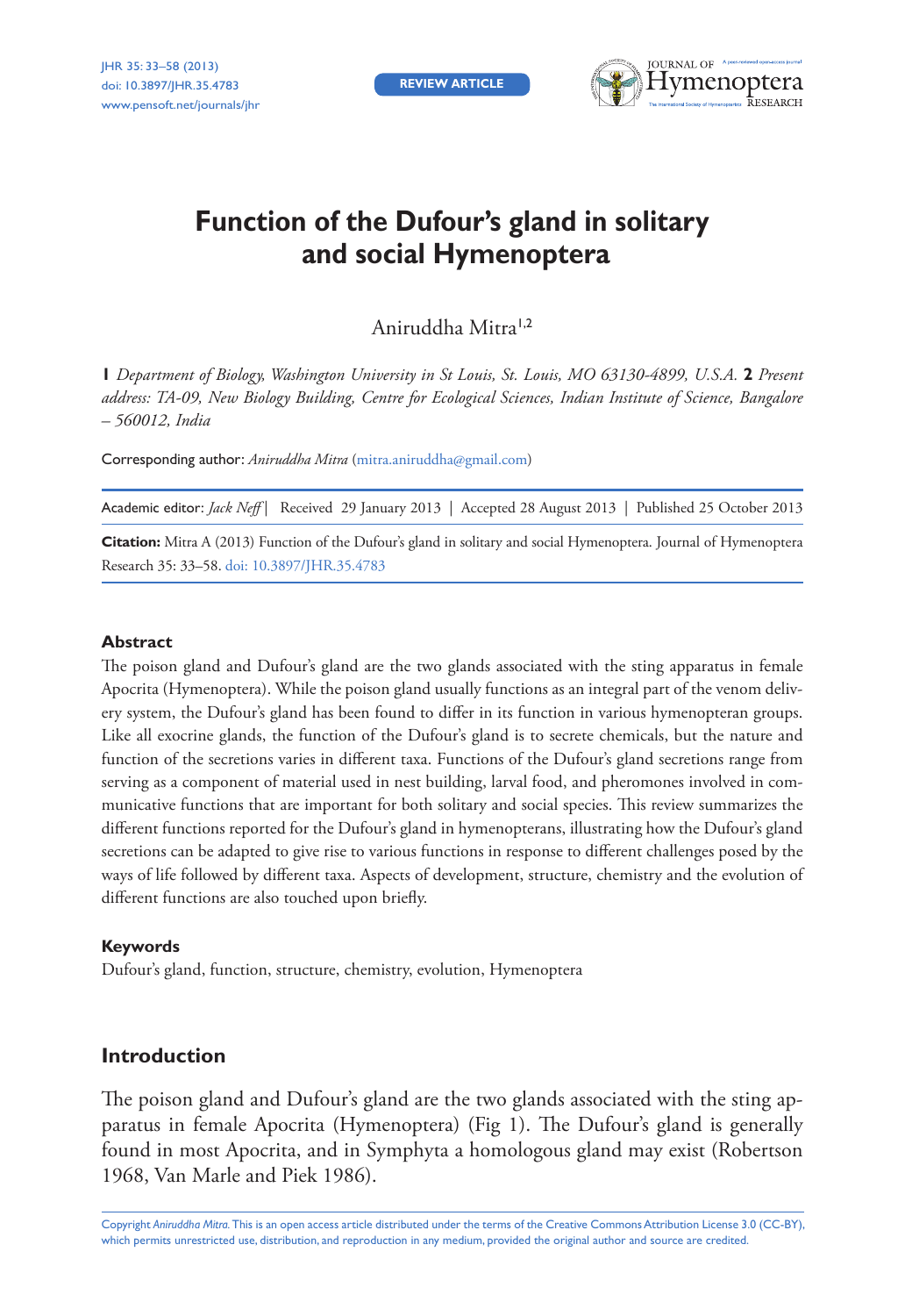

Figure 1. Diagram showing position of the Dufour's gland among other abdominal organs in the polistine wasp *Ropalidia marginata.* (Drawing: author, not to scale)

Hymenopterans probably originated during the Triassic period (about 250 to 200 million years ago), and the oldest fossils found are similar to sawflies of the family Xyelidae (Symphyta) (Rasnitsyn 2002). The Hymenoptera started diversifying during the Cretaceous (about 150 to 70 million years ago), and this diversification took place simultaneously with other major insect groups like the Lepidoptera, Coleoptera and Diptera, in conjunction with the the rise of the flowering plants, signifying plant-insect coevolution (Hoell et al. 1998, Grimaldi and Engel 2005). The first social Hymenoptera are also believed to have evolved in the Cretaceous. Although the establishment of the major hymenopteran categories like Apocrita, Aculeata and non-aculeate Apocrita, and the subsequent split between ancestors of present day aculeates (Apoidea, Vespoidea and Chrysidoidea) appears to have taken place earlier, in the Jurassic (about 200 to 150 million years ago) (Rasnitsyn and Zhang 2010, Heraty et al. 2011), much of the diversification appears to have taken place in the Cretaceous, when the major Aculeate clades became established (Brady et al. 2009). Thus the Dufour's gland may have been evolving for over more than 200 million years to give rise to the variety of functions it exhibits in modern hymenopterans.

While the poison gland usually functions as an integral part of the venom delivery system, used for paralyzing prey to be used as food as well as in defense, the Dufour's gland has been found to differ in its function in various hymenopteran groups. Like all exocrine glands, the function of the Dufour's gland is to secrete chemicals, but the nature and function of the secretions varies in different taxa. Functions of the Dufour's gland secretions range from serving as a component of material used in nest building, larval food, and various communicative functions like host marking, nest recognition, nestmate recognition, kin recognition, fertility signaling, as a trail pheromone and as a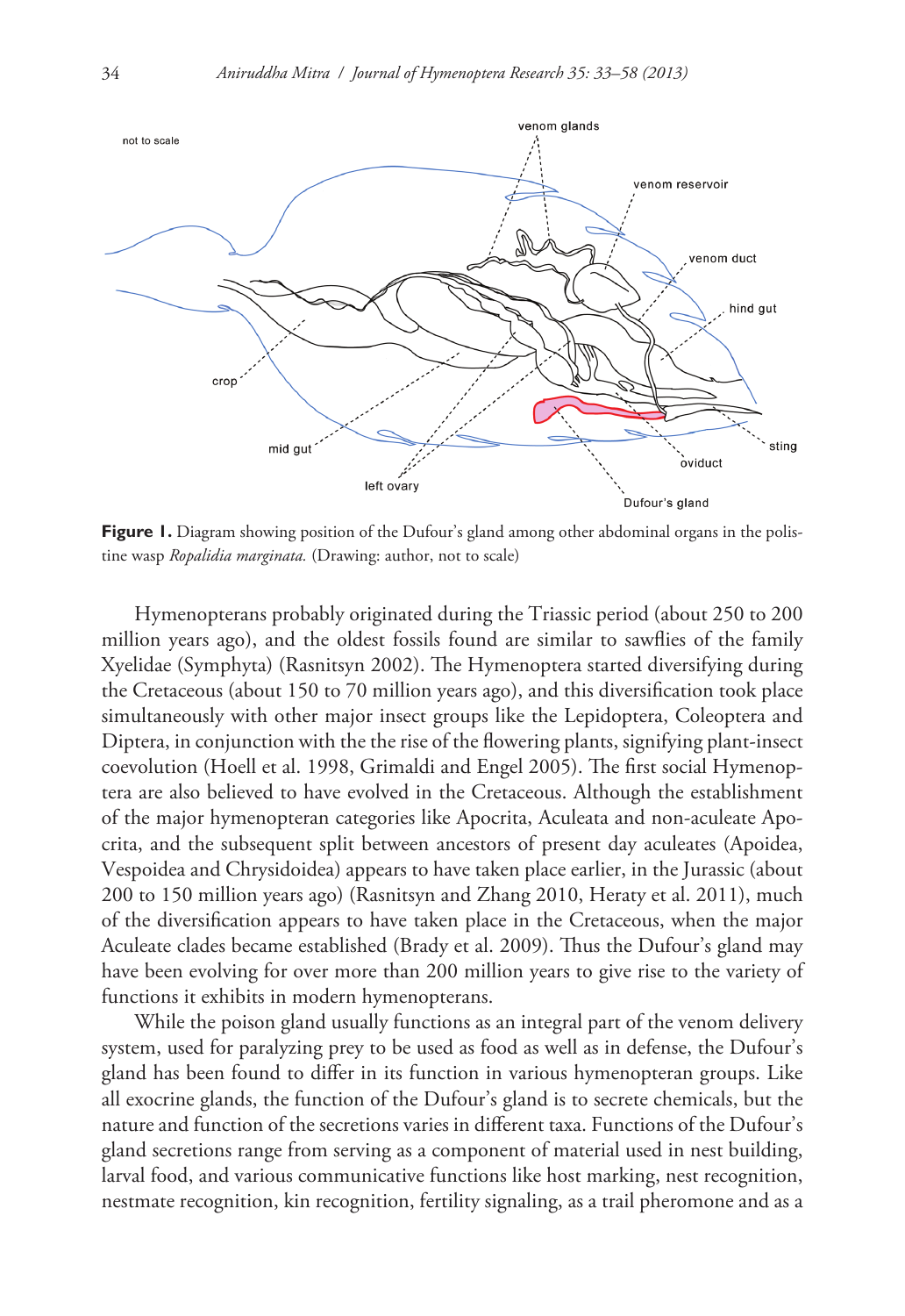sex pheromone. These are important for both solitary and social species. The purpose of this review is to summarize the different functions reported for the Dufour's gland secretions in hymenopterans. This will further the understanding and appreciation of how an organ can be adapted for different functions in different lineages, and how differences in the mode of living has led to an organ being adapted for diverse functions. Aspects of development, structure and chemistry are also touched upon briefly.

# **Development and structure**

The Dufour's gland (often referred to as "alkaline gland" in the older literature) was first described by Dufour (1841). It is an ectodermal abdominal gland located near the proximal end of the abdomen (Fig. 1), and is believed to be a homologue of the colleterial gland of other insects, i.e. an accessory reproductive gland (Carlet 1884, Maschwitz and Kloft 1971, Hermann 1969, Hermann and Blum 1967a, 1967b, 1981, Abdalla and Cruz-Landim 2001). The sting apparatus in Hymenoptera is ectodermal in origin and arises as a modification of the female reproductive system, as evidenced from developmental ontogeny. Buds of genitalia develop on the 8<sup>th</sup> and 9<sup>th</sup> abdominal sterna of hymenopteran larvae, and these develop into the ovipositor (sting). The spermatheca, poison gland and Dufour's glands develop as invaginations of valves of the sternum (D'Rozario 1942, Robertson 1968). The duct of the Dufour's gland opens into the sting in ants, while in wasps and bees it opens into the dorsal vaginal wall. The duct opening into the vaginal wall has been proposed as the ancestral state, while opening into the sting has been proposed as a derived state (Billen 1987). However, in a digger wasp, it has been reported that the Dufour's gland opens into the sting, thereby raising doubts about the earlier hypothesis (Gnatzy et al. 2004).

The morphology of the Dufour's gland can vary between groups, but the structure is essentially a single layered epithelial tube. It is partially covered by a muscular layer and is associated with tracheoles and nerves (Hermann and Blum 1967a, 1967b, Landolt and Akre 1979, Downing and Jeanne 1983, Billen 1986a, 1986b, Abdalla and Cruz-Landim 2004, Abdalla et al. 1999). Since there is a single layer of glandular epithelium, the Dufour's gland is a "class I" epidermal gland, as described by Noirot and Quennedy (1974). The gland cells are abundant in smooth endoplasmic reticulum, secretory vesicles, mitochondria, and electron dense granules, consistent with their role in secretion (Billen 1982, 1986a, 1986b). The cells secrete material into the lumen of the gland, which is then carried outwards. Muscles located around the opening of the gland's duct may help in controlling the flow of secretion.

# **Chemistry**

The Dufour's gland is believed to have evolved from the colleterial gland. Therefore in the ancestral state, the Dufour's gland secretions might be similar to colleterial gland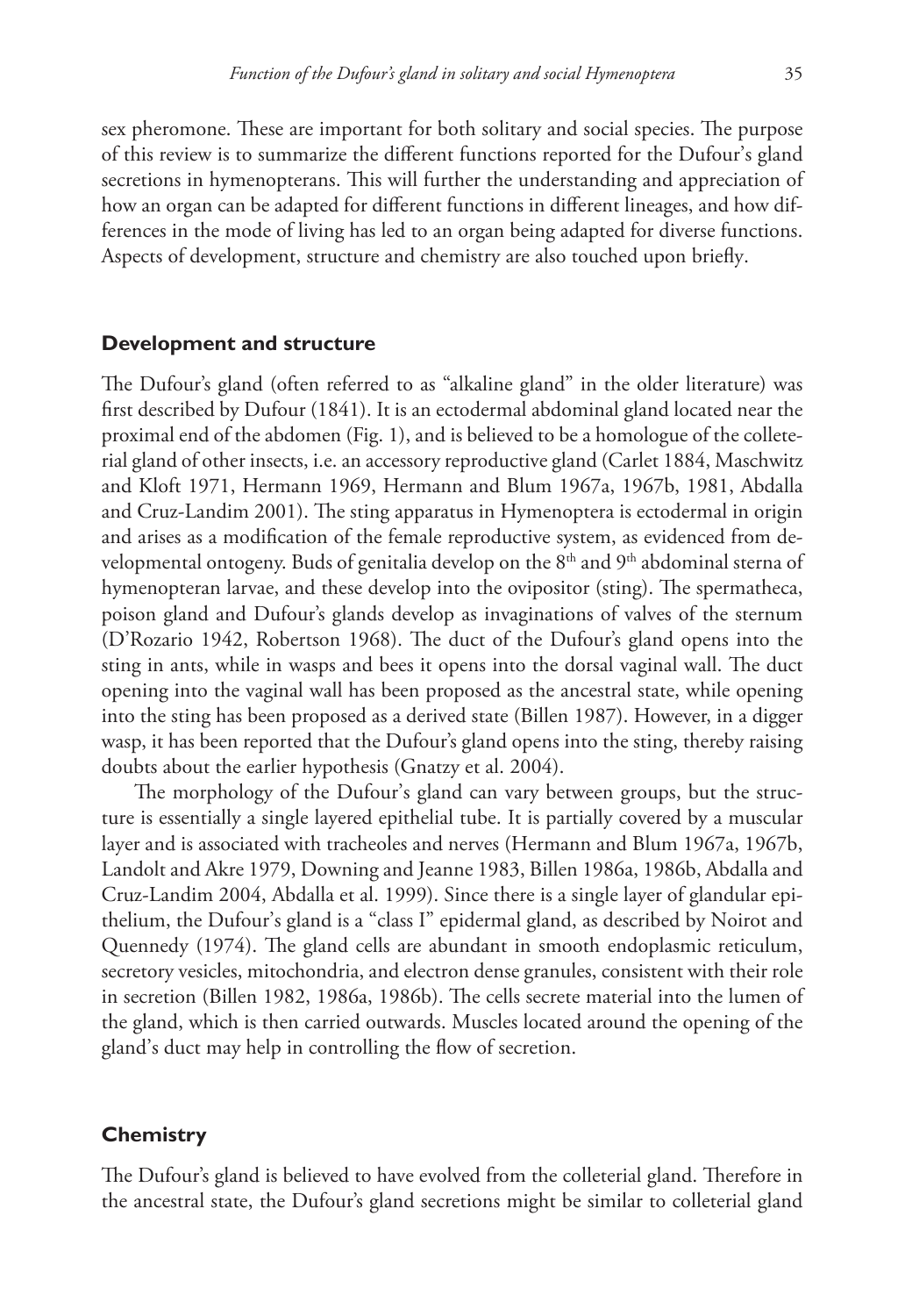secretions, found to be glucosides, proteins and enzymes in Lepidoptera and Blattodea, consistent with its role in reproduction (Pau et al. 1971, Sugumaran and Nellaiappan 1990, Jin et al. 2006). Unfortunately the chemistry of the colleterial gland/Dufour's gland in basal hymenopterans (Symphyta) and in many other non-aculeate hymenopterans remains unexplored. The Dufour's gland secretion has generally been found to contain long chain saturated and unsaturated hydrocarbons in most taxa that have been examined. In addition to hydrocarbons, various other volatile, semi-volatile and non-volatile compounds like terpenoids, alcohols, esters, long chain fatty acids, sugars, quinones, various aromatic compounds, traces of cholesterol and aldehydes have been reported. Fig. 2 lists the types of compounds that have been reported from different groups of hymenopterans.

It can be seen that secretion of long chain hydrocarbons is the most ubiquitous trait amongst all hymenopterans whose Dufour's gland chemistry has been analyzed (Fig. 2). Thus secretion of hydrocarbons is likely to be an ancestral trait common to all hymenopterans, while other categories of compounds that have been reported are likely to be derived traits. In Apoidea, Andrenidae, Colletidae and Halictidae are closely related clades that share esters with terpene derivatives (Hefetz et al. 1979, Duffield et al. 1981, Hefetz 1987).The Colletidae and Halictidae are sister clades that share macrocyclic lactones. The Megachilidae is sister to the Apidae and has triglycerides, a trait shared with Anthophorini, which is basal to other apids (Cane 1981, Cane and Carlson 1984, Kronenberg and Hefetz 1984, Cardinal et al. 2010). This trait is absent in other apids, who share esters as a common trait, suggesting that ester production may be a trait that evolved early during the diversification of the Apidae (Vinson et al. 1978, Duffield et al. 1984, Kronenberg and Hefetz 1984, Katzav-Gozansky et al. 1997, Abdalla et al. 2004, Amsalem et al. 2009). In the Vespoidea, again hydrocarbons are the trait common to most taxa, while the Formicidae show the presence of categories of compounds not found in other vespoids (see Fig. 2). Since the Formicidae show considerable adaptive radiation and occupy diverse ecological microhabitats, it is not surprising to see several derived traits with respect to Dufour's gland chemistry in the Formicidae. Hydrocarbons are likely to be the conserved trait in Dufour's gland chemicals of Hymenoptera, and different clades show appreciable differences in the composition of their Dufour's gland compounds, with the majority of clades presenting an admixture of ancestral and derived traits.

# **Function**

The Hymenoptera form a basal sister clade with respect other insect orders like the Lepidoptera, Trichoptera, Siphonaptera and Diptera (Kristensen 1981, Whiting 2002, Kjer 2004). Since the Dufour's gland is believed to have evolved from the colleterial gland (an accessory reproductive gland) that is present in other insects (Carlet 1884, Maschwitz and Kloft 1971, Hermann 1969, Hermann and Blum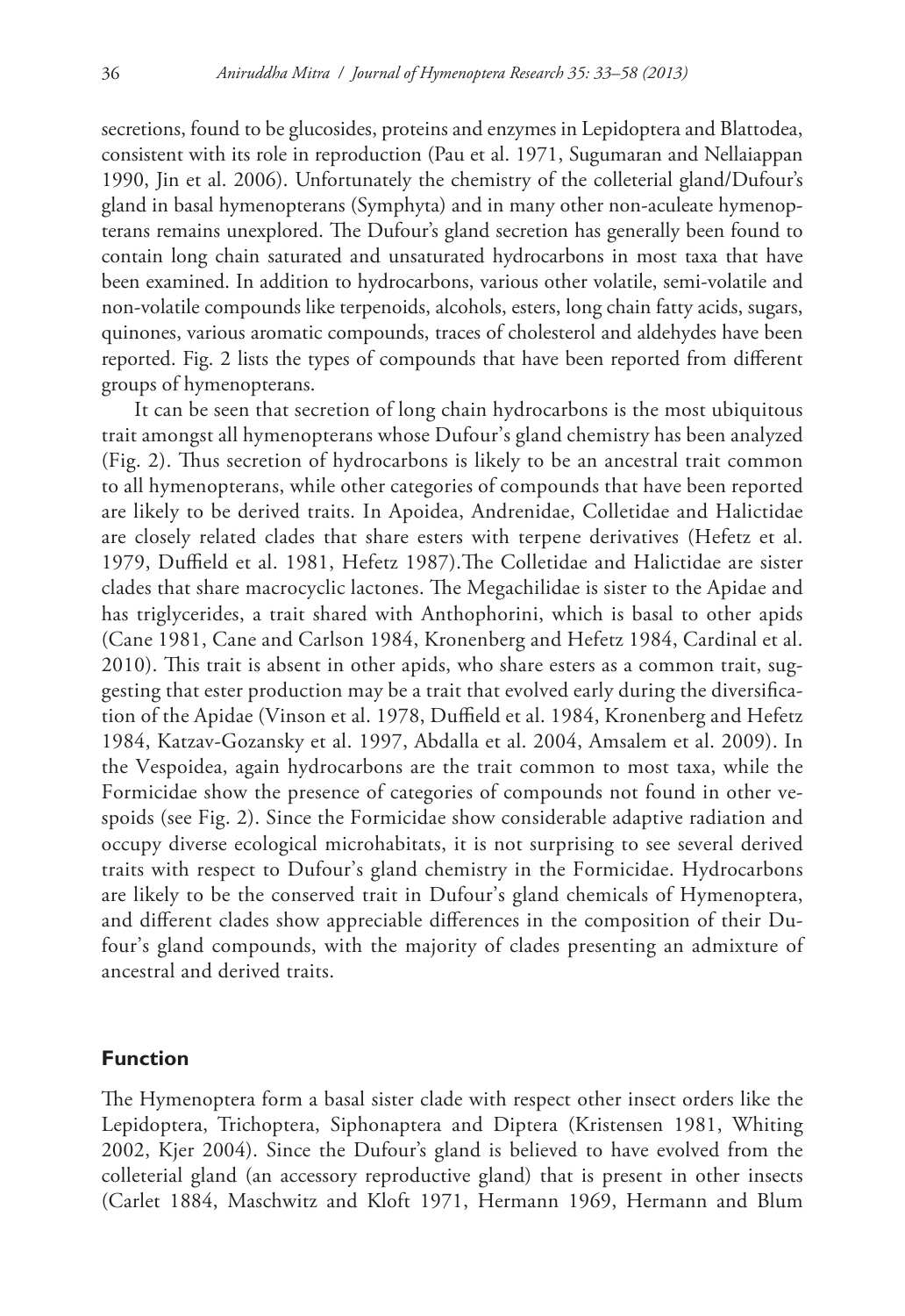

**Figure 2.** Diagram listing the categories of compounds reported from the Dufour's gland in various hymenopteran taxa, also showing the inter-relationships of the taxa. Dendrogram made following Brothers (1998), Schmitz and Moritz (1998), Whitfield and Cameron (1998), Grimaldi and Engel (2005), Brady et al. (2009), Vincent et al. (2010), and Cardinal et al. (2010). References cited in parenthesis below the names of compounds. Branch lengths do not have any significance.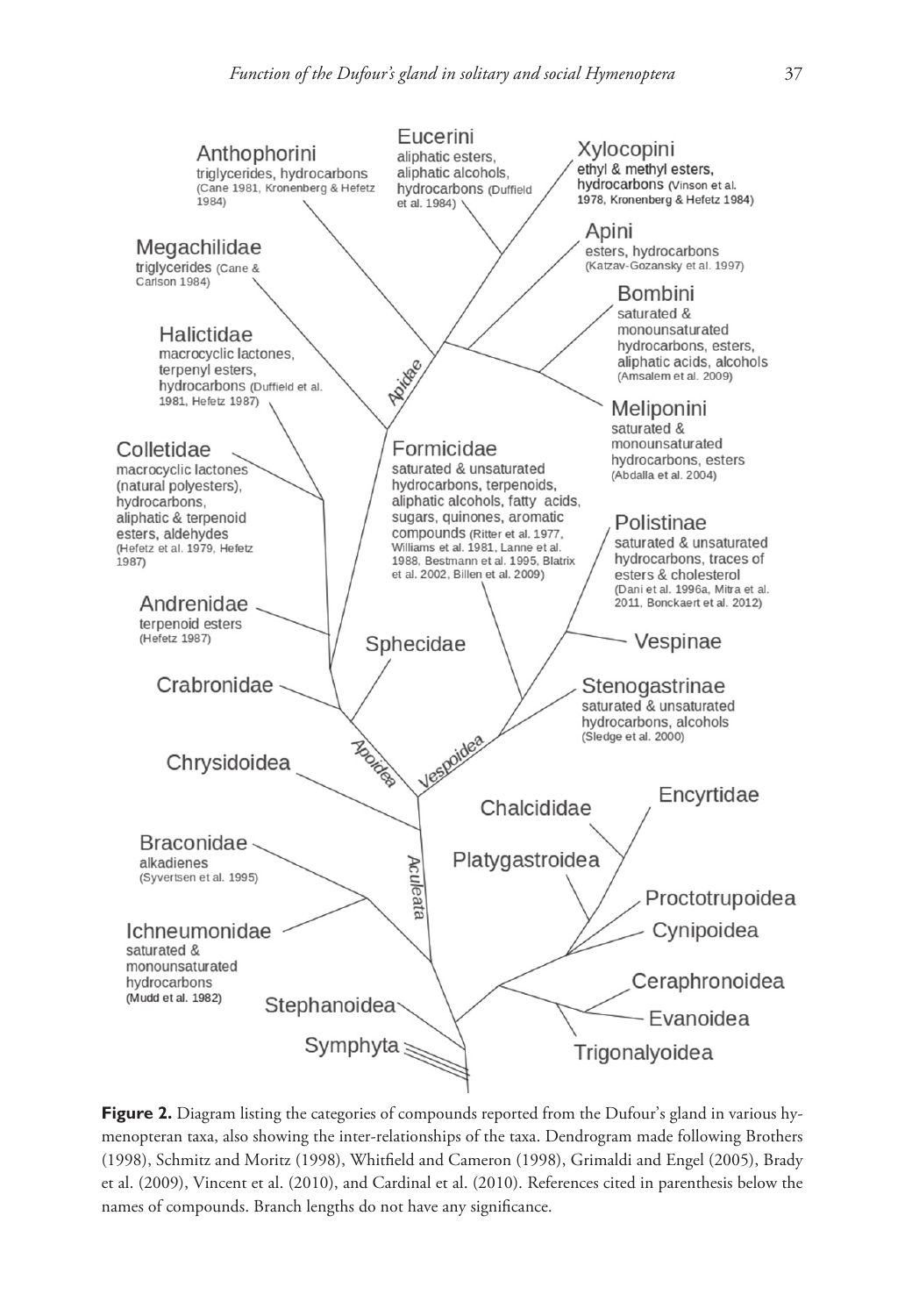1967a, 1967b, 1981, Abdalla and Cruz-Landim 2001), the ancestral function of the gland could be similar to roles performed by the colleterial gland in other insects, like forming a protective casing (ootheca) over the eggs, or producing cementing material for attaching eggs to the substrate (Brunet et al. 1952). Colleterial glands in a moth (Lepidoptera, a sister clade of Hymenoptera) have been found to function in attaching eggs to leaves of plants (Chaudhuri and Sinha 1994). The colleterial gland in Symphyta has been reported as the homologue of the Dufour's gland (Robertson 1968, Van Marle and Piek 1986) but unfortunately, the function of this gland in symphytans (basal Hymenoptera) remains unexplored (Fig 3). With the exception of Orussidae, which is parasitic and basal to the apocritans, other symphytans are phytophagous, with Xyelidae being the clade basal to all other Hymenopetra (Davis et al. 2010). Perhaps the colleterial gland in Symphyta may be involved primarily in cementing eggs to plants, as in other phytophagous insects. In the older literature the Dufour's gland was often referred to as the "alkaline gland" and its secretions were assumed to be alkaline in nature in contrast to the poison gland, whose secretions were deemed acidic. It was often assumed that the general function of the Dufour's gland secretion is to lubricate the sting or ovipositor, lubricate passage of eggs during oviposition, glue eggs to the substratum, or to provide a protective coating to eggs, but experimental evidence for these postulated functions is absent (Dufour 1841, Billen 1987, Howard and Baker 2003, Gnatzy et al. 2004). The Dufour's gland is reported to serve various communicative purposes in social apocritans (Fig. 3).

Figure 3. Diagrammatic summary of the known functions of the Dufour's gland in various hymenopteran taxa, also showing the inter-relationships of the taxa. Dendrogram made following Brothers (1998), Schmitz and Moritz (1998), Whitfield and Cameron (1998), Grimaldi and Engel (2005), Brady et al. (2009), Vincent et al. (2010), and Cardinal et al. (2010). Figures in parenthesis beside each function denote references cited. Branch lengths do not have any significance.

References: **1** Rosi et al. (2001), **2** Mehrnejad and Copland (2007), **3** Vardal (2006), **4** Guillot et al. (1974), **5** Vinson and Guillot (1972), **6** Lawrence and Akin (1990), **7** Vinson (1978), **8** de Freitas et al. (2004), **9** Marris et al. (1996), **10** Huang et al. (2008), **11** Cane (1981), **12** Duffield et al. (1983), **13**  Hefetz (1987), **14** Ayasse et al. (1990b), **15** Hefetz et al. (1979), **16** Albans et al. (1980), **17** Cane (1981), **18** Guedot et al. (2006), **19** Cane (1981), **20** Brooks and Cane (1984), **21** Ayasse et al. (1990a), **22** Smith et al. (1985), **23** Barrows (1975a), **24** Barrows et al. (1975b), **25** Ayasse et al. (1993), **26** Hefetz et al. (1986), **27** Hefetz (1987), **28** Smith and Wenzel (1988), **29** Cane and Carlson (1984), **30** Duffield et al. (1984), **31** Norden et al. (1980), **32** Hefetz et al. (1982), **33** Shimron et al. (1985), **34** Frankie and Vinson (1977), **35** Vinson et al. (1978), **36** Katzav-Gozansky et al. (2002), **37** Sole et al. (2002), **38** Oldroyd et al. (2002), **39** Katzav-Gozansky et al. (2007), **40** Malka et al. (2008), **41** Tengö et al. (1991), **42** Oldham et al. (1994), **43** Ayasse et al. (1999), **44** Amsalem et al. (2009), **45** Amsalem and Hefetz (2010), **46** Abdalla and Cruz-Landim (2004), **47** Downing and Jeanne (1983), **48** Downing (1991), **49** Dani et al. (1996a), **50** Dani et al. (1996b), **51** Mitra et al. (2011), **52** Mitra and Gadagkar (2011), **53** Mitra and Gadagkar (2012a), **54** Mitra and Gadagkar (2012b)*,* **55** Jeanne (1977), **56** Reed (1982), **57** Reed and Akre (1982), **58** Barr-Nea et al. (1976), **59** Sledge et al. (2000), **60** Fortunato and Turillazzi (2012), **61** Turillazzi (1989), **62** Cervo et al. (2002), **63** Law et al. (1965), **64** Hölldobler and Wilson (1970), **65** Williams et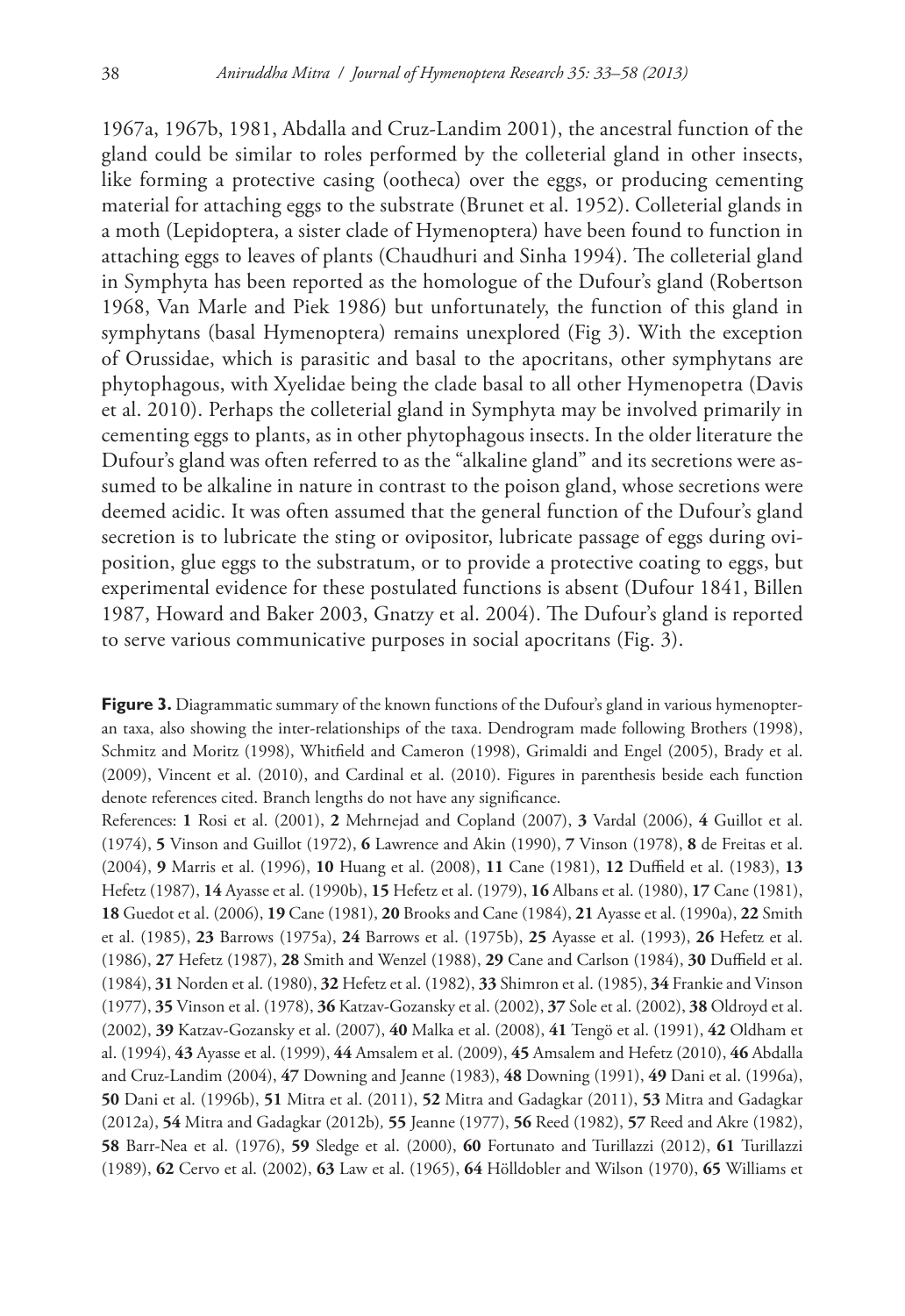

al. (1981), **66** Blatrix et al. (2002), **67** Jeanson et al. (2003), **68** Greene and Gordon (2007), **69** Morgan (2009), **70** Cammaerts et al. (1977), **71** Wilson and Regnier (1971), **72** Whitehouse and Jaffe (1996), **73**  Topoff et al. (1988), **74** Mori et al. (2000), **75** Hölldobler and Wilson (1990), **76** Ayasse et al. (2001).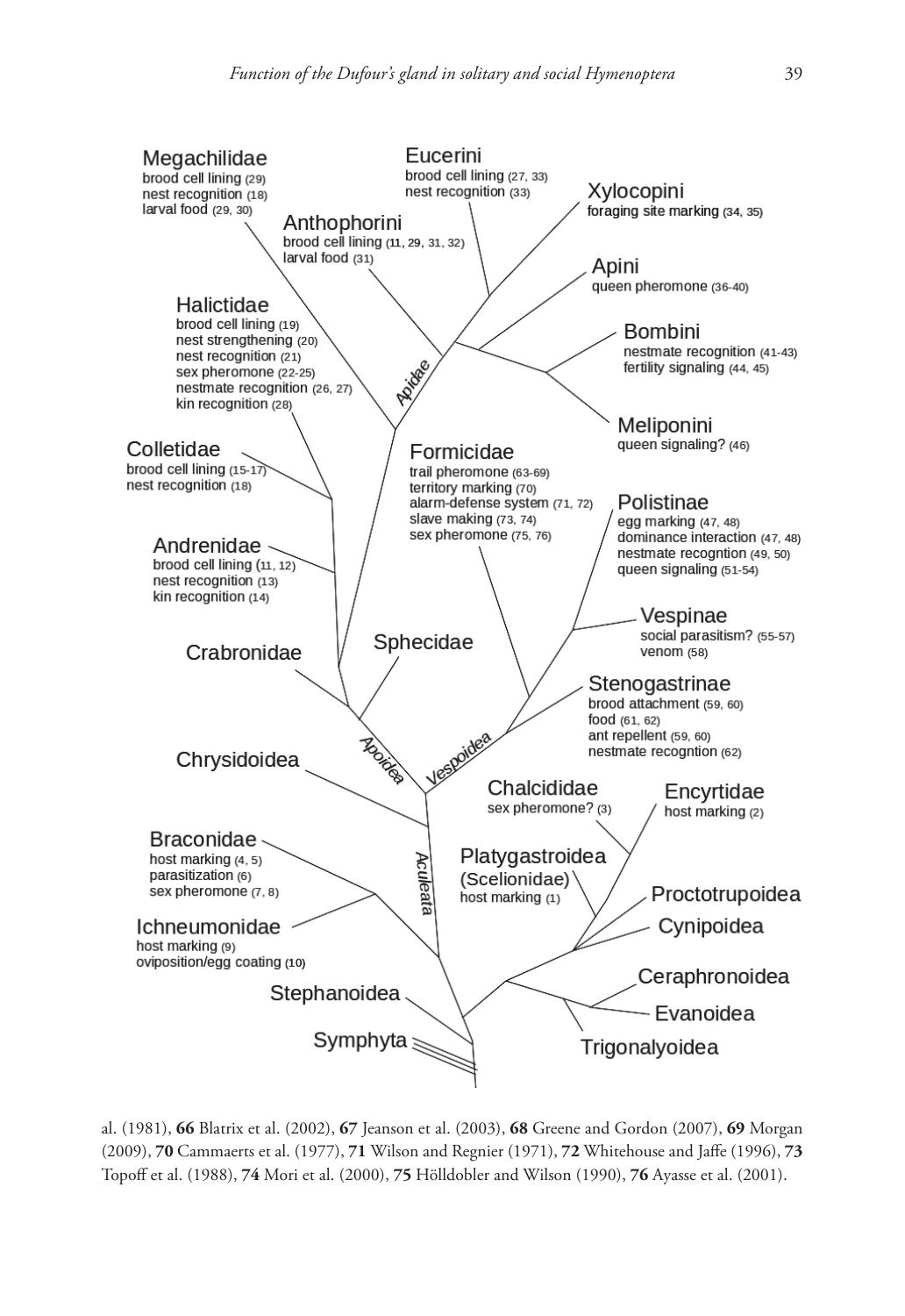#### **a) Parasitic wasps**

The evolution of the parasitic life history has been considered to be an important factor that led to the massive divergence and adaptive radiation of the Hymenoptera (Heraty et al. 2011). Unfortunately, the function of the Dufour's gland remains poorly explored in parasitic Hymenoptera that are basal to the more advanced groups of aculeates. Among various non-aculeate parasitic apocritans the function of the Dufour's gland may range from host marking (oviposition site marker), sex attractant, coating the egg surface or facilitating oviposition. In Chalcidoidea, the Dufour's gland region has been found to elicit a male courtship response in the chalcid wasps *Brachymeria lasus* and *B. intermedia* (Chalcididae) and thereby it has been proposed that Dufour's gland secretions may act as a sex pheromone (Simser and Coppel 1980). There is some evidence of Dufour's gland secretion acting as host marking chemicals in *Psyllaephagus pistaciae* (Encyrtidae) that can be used to avoid ovipositing in a parasitized host (Mehrnejad and Copland 2007). The function of Dufour's gland remains unexplored in fig wasps (Agaonidae). In Ichneumonoidea, Dufour's gland hydrocarbons have been implicated in host marking in *Cardiochiles nigriceps* and *Micropletis croceipes* (Braconidae) (Guillot et al. 1974, Vinson and Guillot 1972), and also in *Nemeritis canescens* and *Itoplectis naranyae* (Ichneumonidae) (Mudd et al. 1982, Hubbard et al. 1987, Ueno 1994). It has been found that not only ma*y* the Dufour's gland function in host marking in *Venturia canescens* (Ichneumonidae), but females may also discriminate between hosts parasitized by other closely related females versus those parasitized by unrelated females, thereby ensuring that their offspring do not have to compete with other genetically similar larvae in the same host (Marris et al. 1996). In *Diadegma semiclausum* (Ichneumonidae), Dufour's gland secretions have been reported to be added along with venom gland secretions to mature eggs that are ready to be laid (Huang et al. 2008). The Dufour's gland has been reported to act as a female sex pheromone in *Cardiochiles nigriceps* and *Cotesia flavipes* (Braconidae) (Vinson 1978, Syvertsen et al. 1995, de Freitas et al. 2004). In *Biosteres longicaudatus* (Braconidae), virus-like particles have been reported to accumulate in the Dufour's gland, which are injected into the host during parasitization, and may serve in suppressing the immune system of the host during development of parasitic larvae in the host's body (Lawrence and Akin 1990). In Platygastroidea*,* evidence for host marking has been found in *Trissolcus basalis* (Scelionidae) (Rosi et al. 2001).

The function of the Dufour's gland remains to be studied in Cephranoidea, Evanoidea, Megalyroidea, Mymarommatoidea, Proctotrupoidea, Stephanoidea, and Trigonaloidea, while recent evidence suggests that the Dufour's gland may be absent in Cynipoidea (Vardal 2006).

# **b) Aculeata**

All social hymenopterans belong to the Aculeata, a clade which has received much attention over the years. Consequently, most of the information on the function of the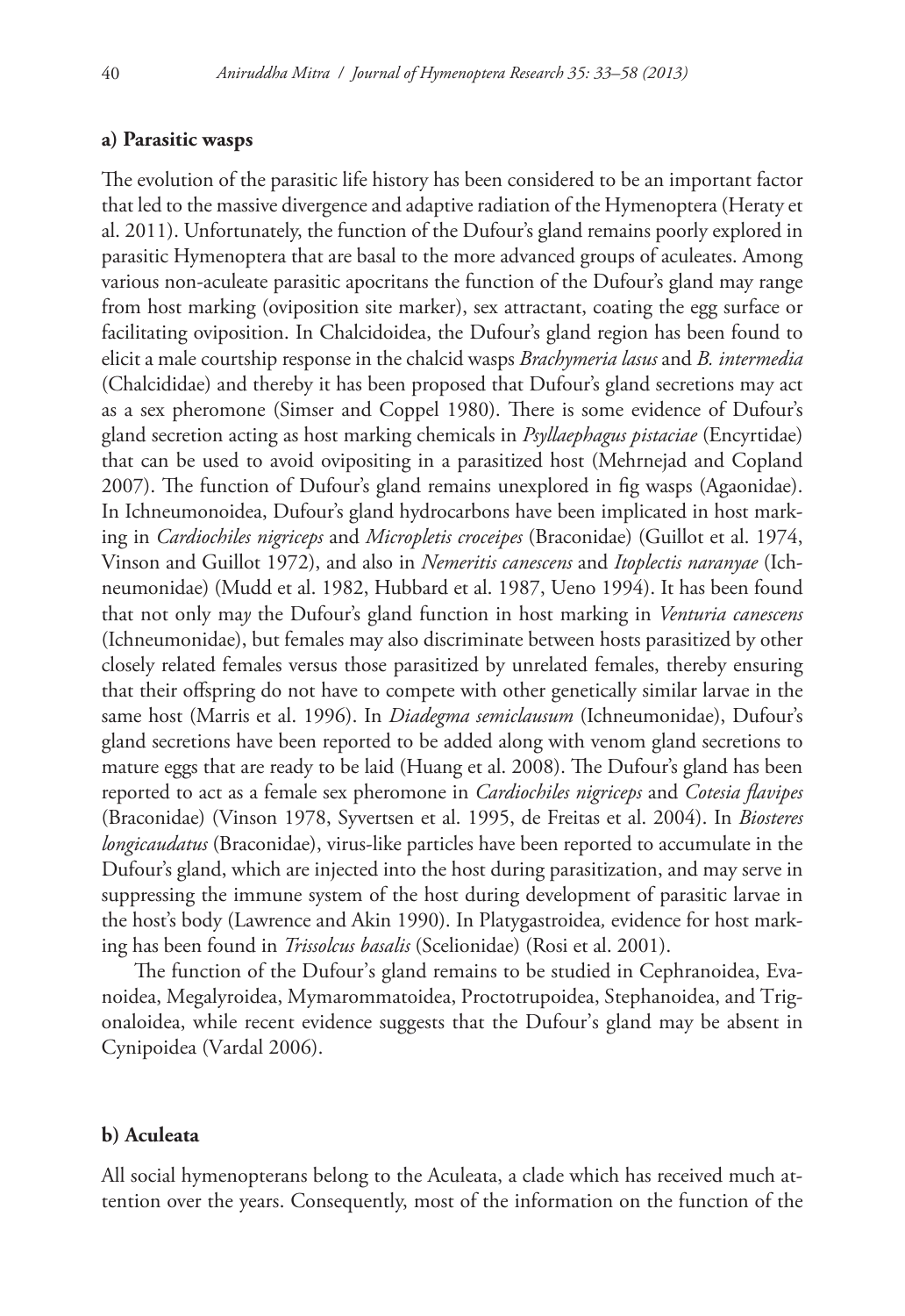Dufour's gland comes from aculeates. Aculeates are characterized by the development of the stinging apparatus, which leads to a separation of the sting from any oviposition related functions (Hunt 2007). In aculeates, the speculations regarding ancestral functions of the Dufour's gland include sting lubrication, venom constituent or role in oviposition (Dufour 1841, Billen 1987, Howard and Baker 2003, Gnatzy et al. 2004), but definitive demonstrations are lacking. Many studies have looked at the function of the Dufour's gland in the two well studied groups: the Apoidea and Vespoidea. Among solitary aculeates, the function of Dufour's gland remains unknown in the Chrysidoidea (cuckoo wasps). Since this group is basal to other aculeates, it would be of interest to investigate the role of the Dufour's gland in this group. Since the Chrysidoidea is comprised mostly of parasitoids, perhaps the role of the Dufour's gland here is similar to that in the parasitoid non-aculeates. The Dufour's gland probably underwent further modifications that were possible with the development of the stinging apparatus of the Aculeata, which removes any constraints related to oviposition from the stinging apparatus (Whitfield 1992), and thereby with the evolution of the sting, the Dufour's gland can be freed from prior evolutionary constraints. Indeed, structural modifications whereby the Dufour's gland no longer remains connected to the reproductive tract but opens instead into the sting has been documented (Billen 1987, Gnatzy et al. 2004). The function of the Dufour's gland in the Aculeata varies widely with variation in mode of living.

In Apoidea, the primary role of the Dufour's gland in various ground nesting bees appears to be producing the brood cell lining. Dufour's gland secretions have been found to be involved in forming a protective lining of the brood cells in various ground dwelling bees in Colletidae, Andrenidae, Halictidae, and some Apidae (Anthophorini and Eucerini), and sometimes they also form a hydrophobic lining for their pollen balls (Hefetz et al. 1979, Albans et al. 1980, Cane 1981, Duffield et al. 1981, 1983, Cane and Carlson 1984, Hefetz et al. 1982, 1986, Hefetz 1987). Ground dwelling bees face the challenge of keeping their larval food free from microbial growth, desiccation, and soaking by water. They have evolved to respond to this challenge by coating their brood cell with a hydrophobic lining that forms a sheath around the larval food. Secretions of the Dufour's gland have been found to be involved in forming this cell lining. Consequently the Dufour's gland has been found to become hypertrophied with the increase in activity during the nest construction phase (Lello 1971a, 1971b, Kronenberg and Hefetz 1984). Production of brood cell lining is an important adaptation for mass provisioners, ensuring that the food remains fresh and suitable for consumption by the larvae. Unfortunately, it is not known whether a similar function is served by the Dufour's gland in ground dwelling digger wasps, sand wasps and bee wolves (Sphecidae and Crabronidae), which utilize similar nest substrates. In the Crabronidae there is evidence for the post pharyngeal gland being involved in prey embalming, which may serve the same function as served by the protective hydrophobic cell lining of ground dwelling bees (Strohm et al. 2001). In the melittid bee *Hesperapis* the Dufour's glands are tiny and appear to be secondarily derived, as they are correlated with the absence of cell lining or with producing cell lining from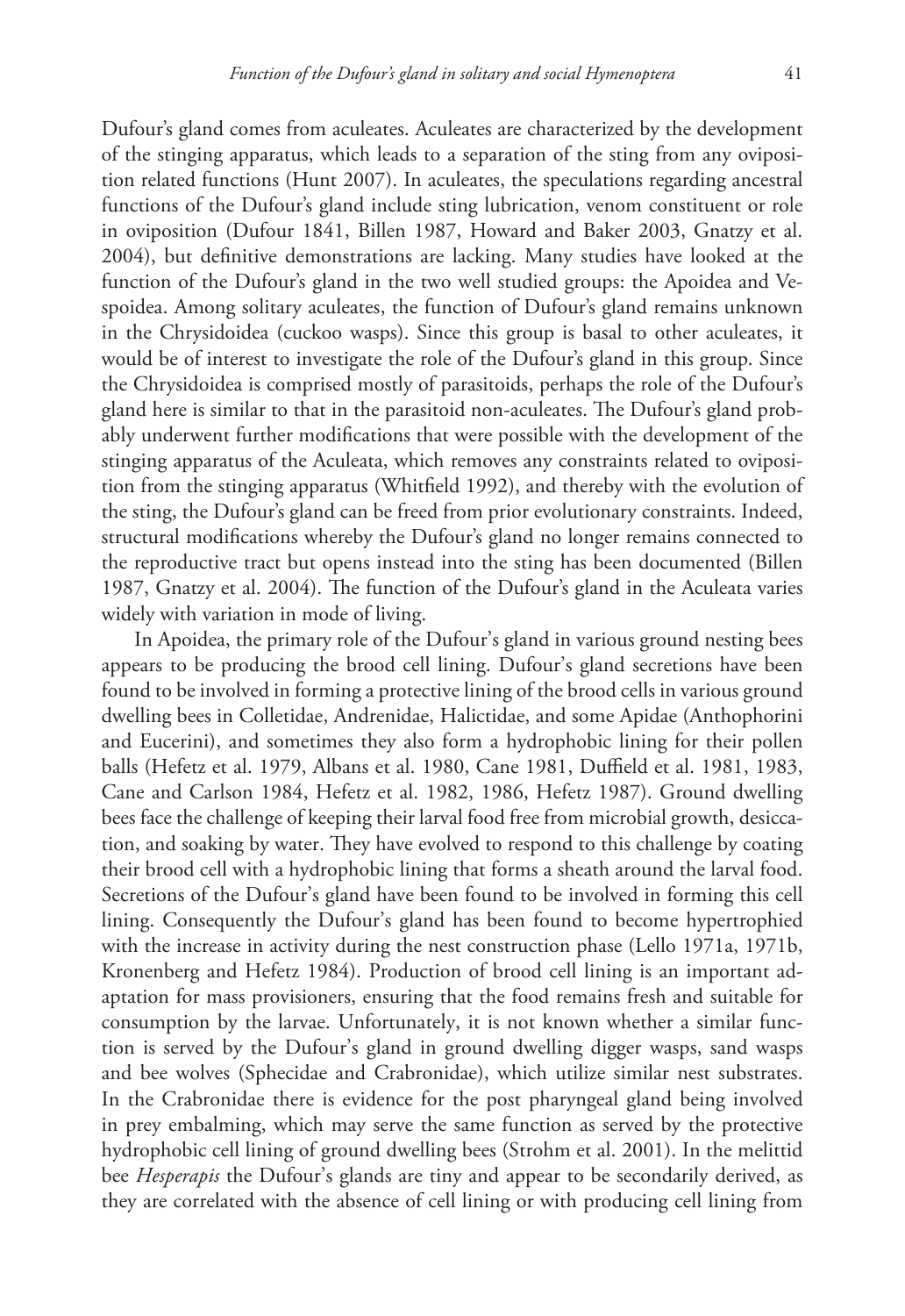exogenously derived substances (Cane 1983). In communally nesting mining bees of genus *Andrena* (Andrenidae), Dufour's gland compounds have been found to vary with genetic relatedness, thereby implying a possible role in kin recognition (Ayasse et al. 1990b). Such compounds have also been implicated in marking the nest entrance, helping in locating the nest within the nesting site (Hefetz 1987). In the sweat bee *Lasioglossum malachurum* (Halictidae), the pattern of Dufour's gland compounds was found to differ between virgin and mated queens, suggesting a possible involvement in mating and courtship (Ayasse et al. 1993). Mated queens had higher proportion of macrocyclic lactones (used in nest construction), and lower proportion of isopentyl esters (volatiles), as compared to virgin queens, and the composition of Dufour's gland compounds was found to change within one day of mating (Ayasse et al. 1993). In the same species, *L. malachurum* (Halictidae), the pattern of ester composition has also been found to differ between young virgin queens and old nesting queens, and the pattern has also been correlated with volume of fat body and status of ovarian development, implying possible involvement in sex pheromonal communication and in nest recognition (Ayasse et al. 1990a). Dufour's gland lactones have been found to act as a sex pheromone in *L. zephyrum* (Smith et al. 1985, Barrows 1975a, Barrows 1975b). Dufour's gland compounds have been implied in nestmate recognition and kin recognition as well in halictine bees (Hefetz et al. 1986, Hefetz 1987, Smith and Wenzel 1988, Soro et al. 2011). In *Halictus hesperus* (Halictidae) Dufour's gland secretion has been found to impart structural strength to the opening of the nest (Brooks and Cane 1984). In *Eucera palestinae* (Apidae: Eucerini), in addition to serving as a cell lining, Dufour's gland compounds also serve to mark the nest entrance and are used by individuals to locate their nest within dense nest aggregations (Shimron et al. 1985). A similar function has been proposed for *Colletes cunicularius* (Colletidae) and *Osmia lignaria* (Megachilidae) as well (Guédot et al. 2006). To serve as a semiochemical used in nest recognition, the Dufour's gland chemicals must show considerable inter-individual variability. Such variability has indeed been reported in some species (Kronenberg and Hefetz 1984, Hefetz 1987). In some *Megachile* species (leaf cutter bees) (Megachilidae), Dufour's gland compounds have been found mixed with larval food (bee bread), implying that they may serve as larval nutrition, or possibly to protect the larvae from fungal or bacterial attack (Cane and Carlson 1984, Duffield et al. 1984). Among short-tongued bees (Colletidae, Halictidae, Andrenidae and Melittidae) chemosystematic analysis suggests that Colletidae, Oxaeinae, Nomiinae and Halictinae comprise a monophyletic group (lactone producing bees), sharing macrocyclic lactones that are not found in any other hymenopterans. The other short-tongued bees (Andrenidae, Melittidae and Dufoureinae (currently Systrophinae)) form another monophyletic clade, sharing hydrocarbons (Cane 1983). The function of Dufour's gland in other solitary Apoidea like the Sphecidae (digger wasps), Crabronidae (sand wasps and bee wolves), and Ampulicidae (cockroach wasps) remains unexplored. Thus in addition to forming the cell lining, nest recognition seems to be another widespread function of Dufour's gland chemicals in bees. The same chemicals that are already in use for lining the nest surface can also be used by the organisms to identify their nests.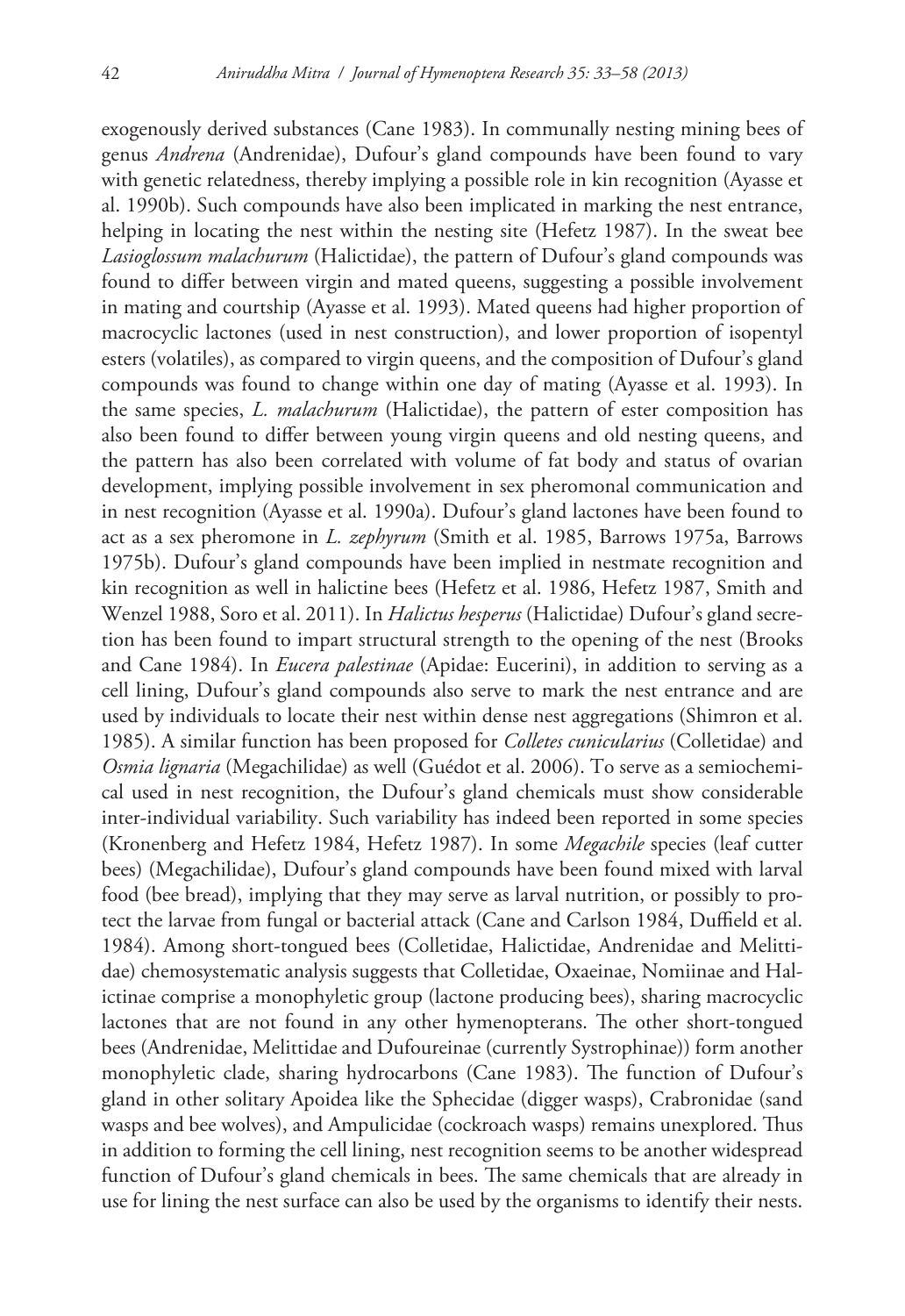Various communicative roles of the Dufour's gland like kin recognition and nestmate recognition are reported in communally nesting species of Andrenidae and Colletidae, and social Halictidae (Fig. 3).

In the Apidae, the role of the Dufour's gland in producing brood cell lining is found in ground dwelling bees of the genera *Anthophora* (Anthophorini) and *Eucera*  (Eucerini) (Stephen and Torchio 1961, Norden et al. 1980, Cane and Carlson 1984, Shimron et al. 1985) and in ground dwelling carpenter bees as well (*Xylocopa olivieri,* Apidae: Xylocopini) (Kronenberg and Hefetz 1984). Xylocopines generally nest in wood (mostly tree trunks), and ground nesting strategy is an exception for this group. Thus the Dufour's gland secretions may have secondarily gained the function of producing brood cell lining in xylocopines. The function of the Dufour's gland in secreting a cell lining in the various ground nesting Apidae can be the result of the retention of a function present in ancestors of this group who diversified to form the different present day phyla. However, cases of convergent evolution owing to similarity in ecological habits cannot be ruled out. Similar to its suggested role in the Megachilidae, the role of the Dufour's gland in producing larval food has been demonstrated in *Anthophora abrupta* (Norden et al. 1980). In carpenter bees (Xylocopini) , Dufour's gland has been implicated in foraging site marking, i.e. marking flowers that have been visited for pollen or nectar collection (Fig. 3). This marking is temporary and fades away over a short period of time, over which the flower is able to replenish its nectar. In *Xylocopa virginica* (Xylocopini) Dufour's gland secretions are deposited on flowers visited by bees, and serves to deter visits by conspecifics on a short term (Frankie and Vinson 1977, Vinson et al. 1978). In kleptoparasitic Nomadini, male mandibular gland secretion has been found to mimic the Dufour's gland secretion of their hosts. Males have been found to coat females with their mandibular gland secretion, which renders the chemical profile of the female similar to the cell lining of their host, thereby facilitating kleptoparasitism (Tengö and Bergström 1977).

Among the corbiculate apids (Apini, Bombini, Meliponini and Euglossini), communicative functions for the Dufour's gland secretions have been reported in various taxa. In bumble bees (Bombini), the Dufour's gland has been found to increase in size and activity with the reproductive activity and age of queens, and queen worker differences in gland size have also been reported, implying a possible role as an egg marking pheromone (Abdalla et al. 1999). Queen signaling and nestmate recognition through Dufour's gland has also been implied (Tengö et al. 1991, Oldham et al. 1994, Ayasse et al. 1999). In *Bombus terrestris* it has been found that workers may advertise their sterility through esters secreted in their Dufour's gland, and thereby avoid being policed by queens or other egg laying workers. These esters disappear when an individual starts to develop ovaries (Amsalem et al. 2009, Amsalem and Hefetz 2010). Cuckoo bumblebees (subgenus *psithyrus*) can be attracted by the Dufour's gland odors of their hosts (other *Bombus*) to parasitize them (Fisher et al. 1993). In stingless bees (Meliponini) it has been found that reproductively active queens may have larger Dufour's glands than virgin queens and the gland may be absent in workers; however the function remains unknown and has been speculated as involvement in reproduction or in queen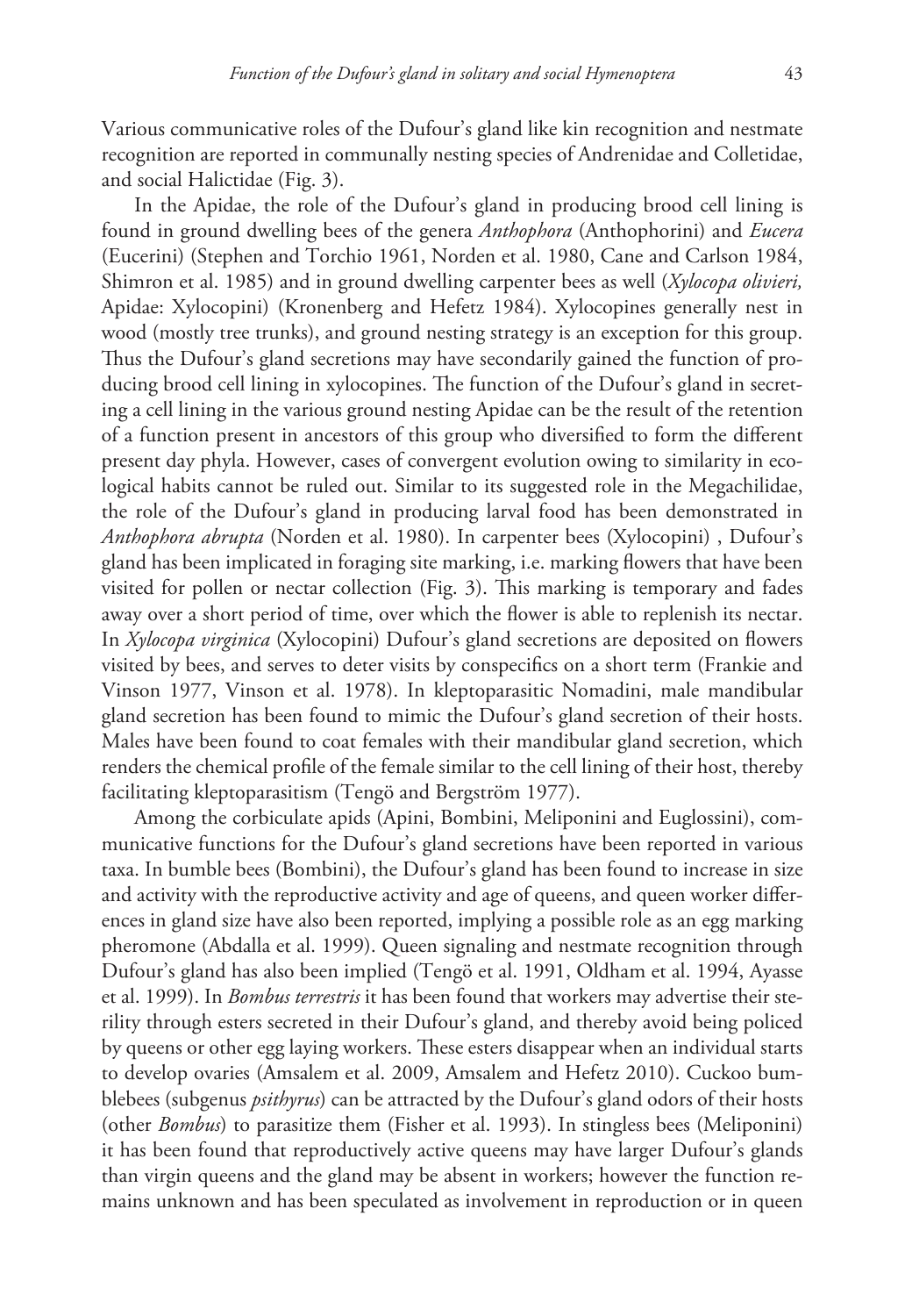signaling, and it has been suggested that the Dufour's gland secretions may act as a queen pheromone, as virgin queens have hydrocarbons in their Dufour's gland, while mated physogastric queens have esters in addition to hydrocarbons (Abdalla and Cruz-Landim 2004, Abdalla et al. 2004). In honey bees (Apini), there are multiple evidences for Dufour's gland esters functioning in pheromonal queen signaling. Such esters are initially absent in workers, but start being secreted in egg laying workers (Katzav-Gozansky et al. 2002, Oldroyd et al. 2002, Katzav-Gozansky et al. 2007, Malka et al. 2008). It has been proposed that multiple mating of queens triggers the production of esters from the Dufour's gland (Richard et al. 2011), while in the case of workers it is probably triggered by the absence of queen pheromone. The egg laying workers of *Apis mellifera capensis*, who act as social parasites of *A. mellifera scutellata*, produce Dufour's gland secretions that have been found to mimic the queen gland secretion better than that of egg laying *A. m. scutellata* workers, thereby increasing the efficiency of their social parasitism (Sole et al. 2002). The role of Dufour's gland in Euglossini remains unknown. Thus in honey bees (Apini), bumble bees (Bombini), and stingless bees (Meliponini) the Dufour's gland serves communicative functions like fertility signaling (queen pheromone) and nestmate recognition (Fig. 3).

The Vespoidea contains two major groups of social Hymenoptera: the Formicidae and Vespidae. Apart from these two families, the function of Dufour's gland remains unexplored in other Vespoidea (Tiphiidae, Sapygidae, Mutillidae, Pompilidae, Rhopalosomatidae, Scoliidae, and Sierolomorphidae). In ants (Formicidae), Dufour's gland secretions have often been found to act as a trail pheromone in Formicinae and Ponerinae (Law et al. 1965, Hölldobler and Wilson 1970, Williams et al. 1981, Bestmann et al. 1995, Blatrix et al. 2002, Jeanson et al. 2003). They have a recruitment effect, serve in territorial marking, or in setting foraging direction (Cammaerts et al. 1977, Greene and Gordon 2007). Often the Dufour's gland acts in unison with other glands, like the poison gland, in communicating recruitment signals for recruitment of workers to food or nesting sites. Secretions of the Dufour's gland are often applied on the substrate by extruding the sting and dragging it (Hölldobler and Wilson 1970, Morgan 2009). However, other glandular sources of trail pheromone originating in the metasoma (hindgut, pygidial gland, post-pygidial gland) or legs (tibial glands, footprint glands on the hind pre-tarsi) are also known (Morgan 2009). The Dufour's gland secretion can have colony specificity and species specificity, thereby ensuring fidelity of the trail (Traniello 1980, Haak et al. 1996). The Dufour's gland has also been implicated as a storage site for chemicals involved in the alarm-defense system of ants, whereby the same chemicals can produce an alarm reaction among nestmates, while simultaneously acting as repellents to intruders (Wilson and Regnier 1971, Whitehouse and Jaffe 1996). In slave making ants of the genus *Polygerus* Dufour's gland chemicals have been found to be used in manipulating the behavior of the host species. Dufour's gland compounds facilitate the new queen of the slave making ant to invade a host colony, and reduce any aggression shown by the host workers towards the usurper (Topoff et al. 1988, Mori et al. 2000). Such compounds may also act as a repellent and thereby facilitate usurpation of a host colony (Ruano et al. 2005). Another function of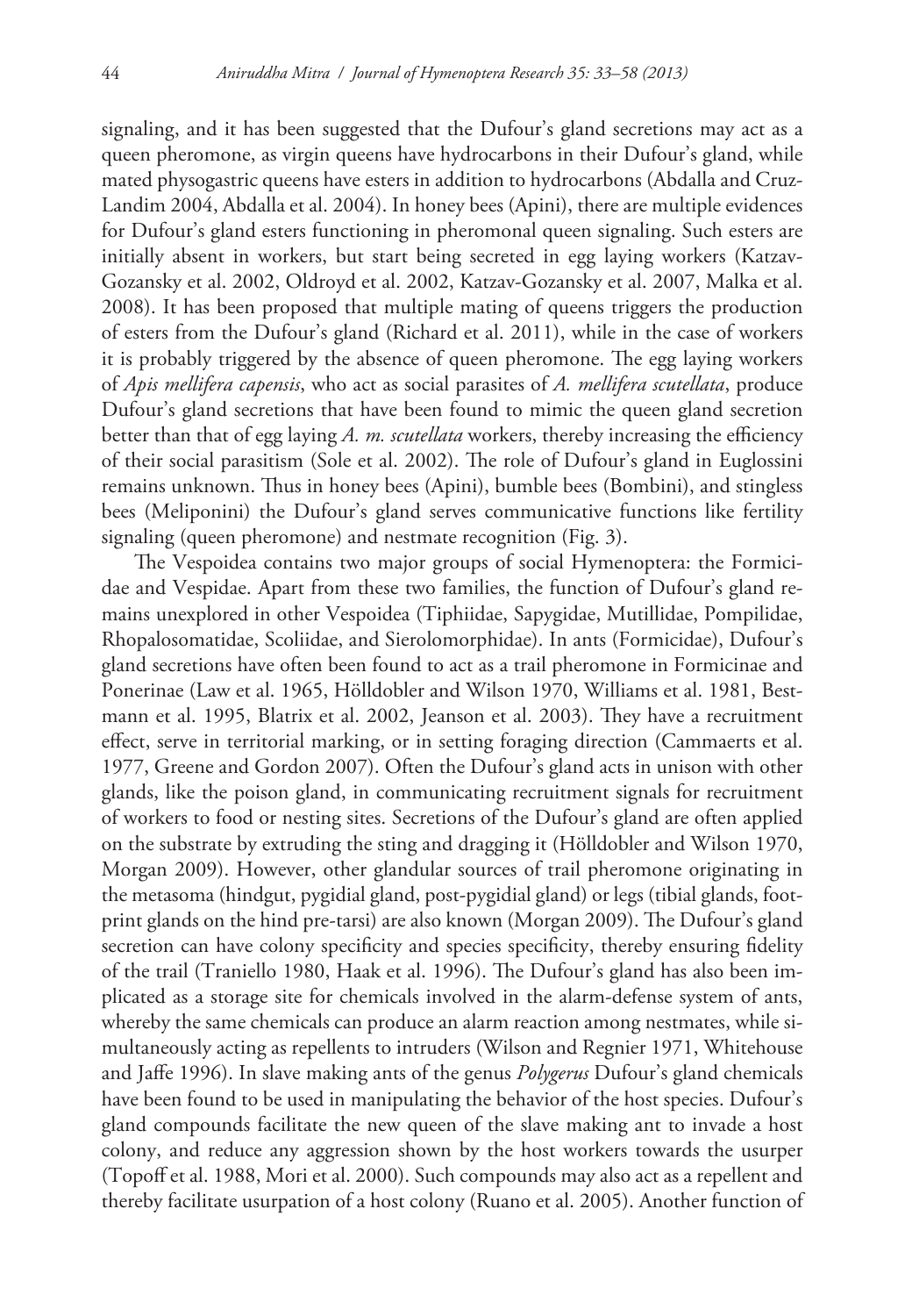Dufour's gland in slave making ants is to act as a source of propaganda substances that elicit panic among defending host workers, thereby increasing the efficiency of slave capturing raids (Brandt et al. 2006). Dufour's gland compounds have also been found to act as sex pheromones, and can also be involved in the calling behavior exhibited by females, whereby virgin gynes place themselves in strategic positions outside their nests and "call" for mates by releasing sex pheromones (Hölldobler and Wust 1973, Hölldobler and Wilson 1990, Ayasse et al. 2001).

In the hover wasps (Vespidae: Stenogastrinae) the Dufour's gland substances act as a substrate on which eggs are laid and food is placed for subsequent consumption by larvae and adults (Sledge et al. 2000, Fortunato and Turillazzi 2012). The secretion of a jelly-like substance by the Dufour's gland that functions in larval nutrition has been proposed as an important step towards the evolution of sociality in this lineage. It enables anchoring eggs and larvae, and the storage of liquid food in the nest, subsequently facilitating the evolution of behavioral mechanisms that facilitate social interaction (Turillazzi 1989, Cervo et al. 2002). Apart from these functions, Dufour's gland secretions also serve as ant repellents. They are used to construct sticky barriers which serve as ant guards around the nest (Sledge et al. 2000, Fortunato and Turillazzi 2012). These aid in preventing predation of immature brood by ants. Dufour's gland compounds may also function in nestmate recognition (Cervo et al. 2002). Additionally, the Dufour's gland secretions serve as food for both larvae and adults and can be stored for future consumption. This seems to be an important development that may have facilitated the evolution of sociality in this group (Turillazzi 1989, Cervo et al. 2002, Fortunato and Turillazzi 2012). The Dufour's gland secretions function as ant repellants (Sledge et al. 2000), and this should be another important factor facilitating progressive provisioning of brood. Progressive provisioning of brood is a character shared by most eusocial Hymenoptera, and is important for the evolution of sociality (Hunt 2007). Evidence for Dufour's gland compounds acting in nestmate recognition in stenogastrines reinforces the idea of chemicals having other primary functions being secondarily involved in chemical communication. Since the gland secretions have to be applied inside cells, and also outside and around the nest, to repel ants, this should facilitate nest or nestmate recognition by nest odor. Thus the Dufour's gland secretions can be intertwined with the coevolution of brood rearing, avoiding brood predation, and maintaining colony fidelity, and appear to have an important role in the evolution of sociality in hover wasps.

Among other vespids, in the Vespinae the Dufour's gland has been postulated to facilitate social parasitism by increasing acceptance of parasites among host individuals, or by acting as an alarm pheromone, eventually serving as a means of usurping and controlling the host colony (Jeanne 1977, Reed 1982, Reed and Akre 1982). The Dufour's gland secretion of *Vespa orientalis* has been reported to be slightly lethal to honey bees, thereby implicating a role in venom secretion (Barr-Nea et al. 1976). This may be another example of an adaptation of Dufour's gland secretions for a function not reported in other hymenopteran taxa. In Polistinae, Dufour's gland compounds have been implicated in dominance interactions, egg marking, nestmate recognition,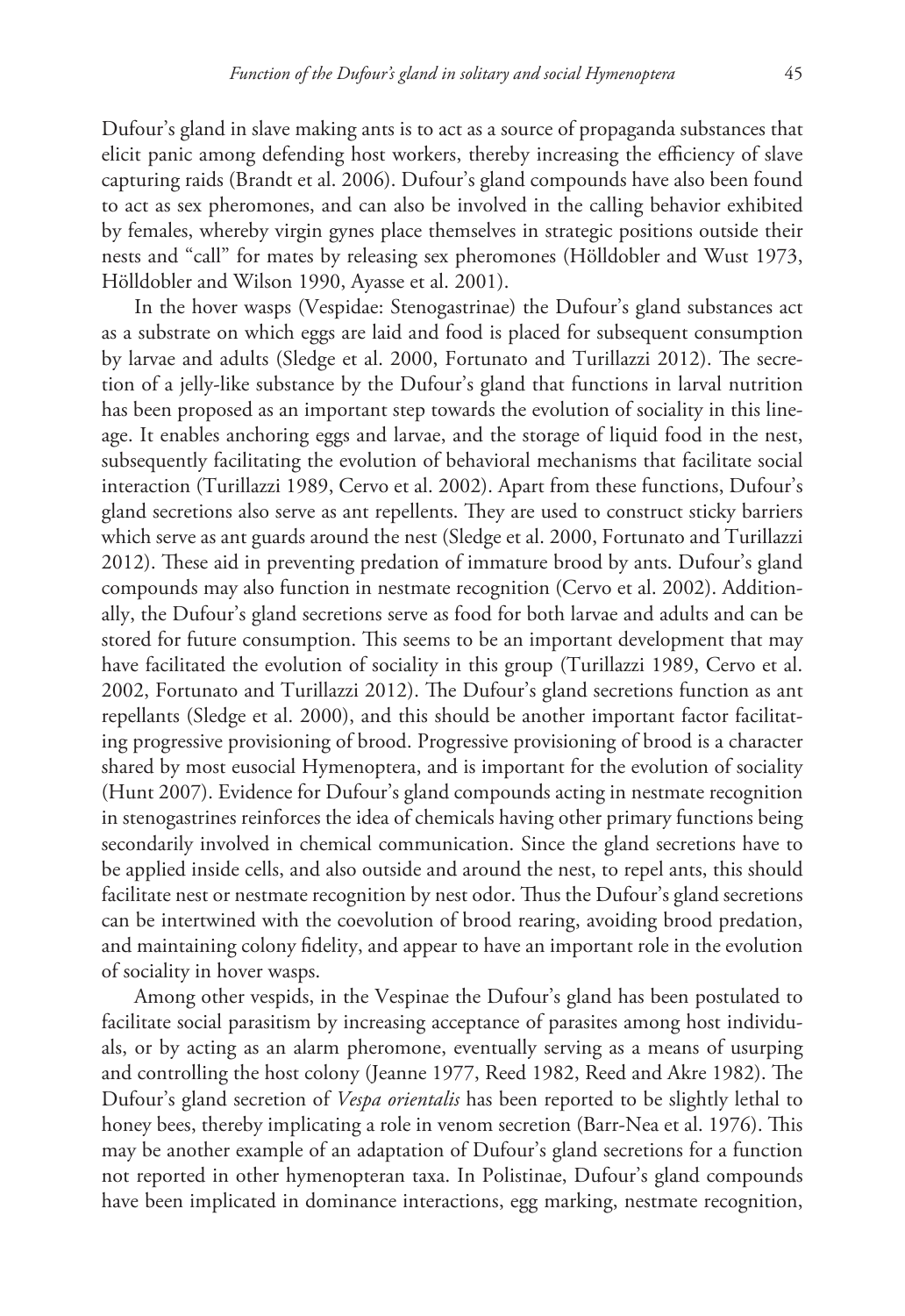and queen signaling (Downing and Jeanne 1983, Downing 1991, Dani et al. 1996a, 1996b, Mitra et al. 2011, Mitra and Gadagkar 2011, Mitra and Gadagkar 2012a, 2012b). In the polistine wasp *Ropalidia marginata* the Dufour's gland has been shown to be involved in producing the queen pheromone, using which the queen conveys her presence to workers and thereby maintains reproductive monopoly (Mitra et al. 2011). It has also been found that the Dufour's gland hydrocarbon composition varies as a function of ovarian development, thereby suggesting that such chemicals can act as an honest signal of the queen's fertility (Mitra and Gadagkar 2011, Mitra and Gadagkar 2012a, 2012b). Interestingly it has been found that the cuticle and the haemolymph of *R. marginata* also contain the same set of hydrocarbons as found in the Dufour's gland, thereby implying that these hydrocarbons can be synthesized in the oenocytes of fat bodies, from where they enter circulation in the haemoplymph and are finally sequestered and stored in the Dufour's gland or secreted on the cuticle (Mitra and Gadagkar: in press). The function of the Dufour's gland remains unexplored in other Vespidae like potter wasps (Eumeninae) or pollen wasps (Masarinae). Examples of chemical communication through Dufour's gland in vespids, like dominance signaling, queen signaling, nestmate recognition or social parasitism (Fig. 3), again suggest adaptations in a case specific manner. The ability to perceive chemicals secreted from the Dufour's gland should be necessary to facilitate the evolution of adaptive communicative functions. Interestingly, in a polistine wasp it was found that dominance signaling through Dufour's gland secretions may act via egg marking (Downing and Jeanne 1983, Downing 1991), perhaps exemplifying the ancestral function of egg coating giving rise to novel communicative roles. The role of the Dufour's gland in communication in vespids may have coevolved with the evolution of various behavioral and chemical communication systems exhibited by vespids, or it may also have evolved coincidentally with the evolution of vespid sociality.

# **Concluding remarks**

It can be seen that the Dufour's gland secretion has undergone a variety of shifts in its functionality in various hymenopteran lineages. The ancestral function related to egg coating and attachment of eggs to the substrate might be retained (or perhaps secondarily gained) only in stenogastrines, in addition to a few extant clades like ichneumonids and perhaps a few polistines (Fig. 3). In parasitic wasps, it has gained the function of host marking, which may be the most widespread function of the Dufour's gland in non-aculeates (Fig. 3). Dufour's gland secretions form a chemical mark on the host body, which can be used by the parasites as a recognition cue, thereby preventing overinfection of the same host. In these groups, the ovipositor is long, sting-like, and the precursor of the sting of Aculeata, and thereby secretions of the Dufour's gland (perhaps involved in oviposition and other reproductive functions) can get co-opted to be used as semiochemicals used to avoid oviposition in a host that is already parasitized. This is particularly interesting from the perspective of evolution of semiochemicals, be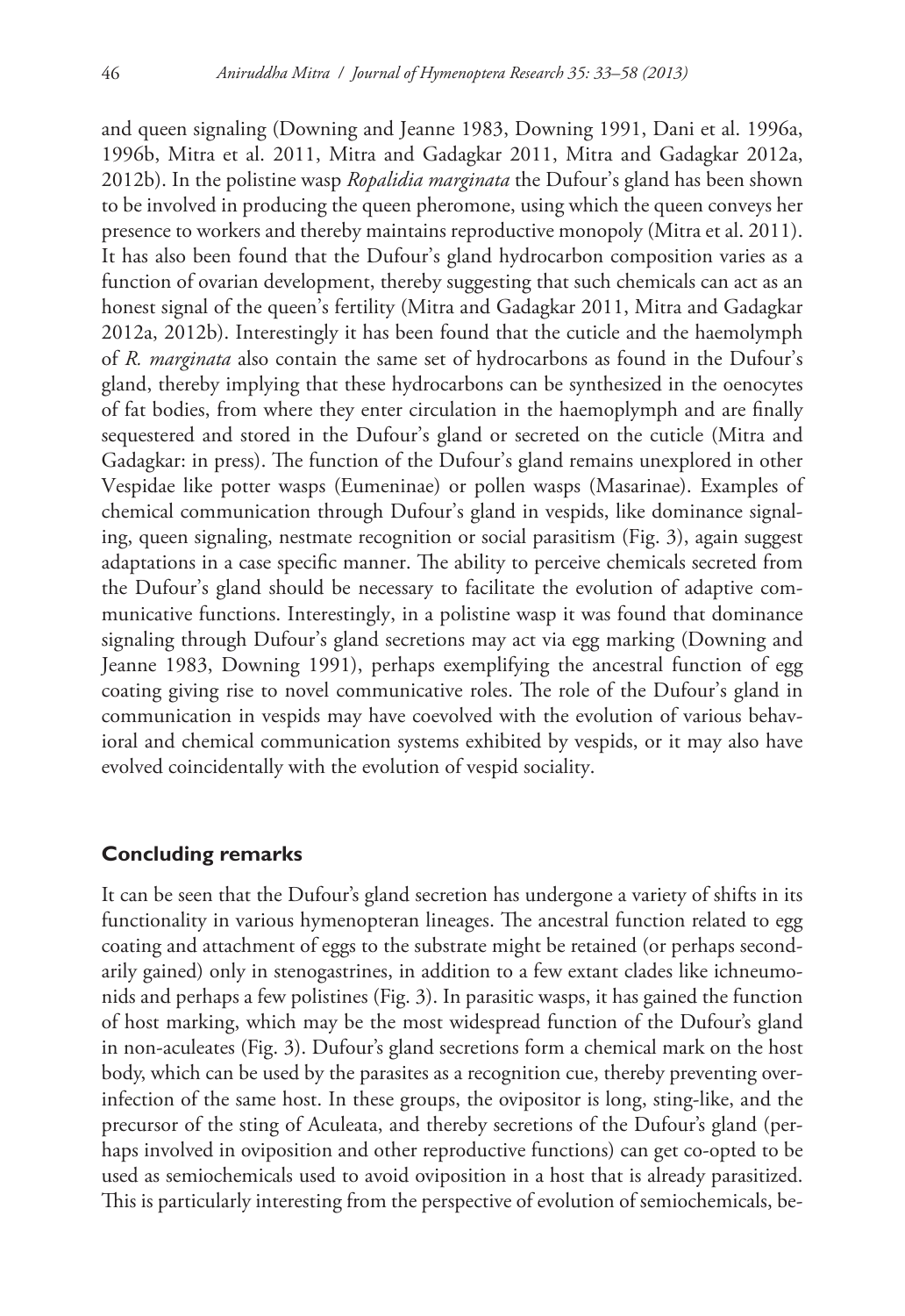cause chemicals that already exist for other purposes often get co-opted later for being used as a signal (Stoka 1999). Since the Dufour's gland chemicals may be involved in oviposition, they will inadvertently get deposited on the host when the parasite injects her eggs. With the evolution of the signaling system, which requires developing the ability to detect these chemicals, these chemicals can advertise the unavailability of a host to other potential parasites. The Dufour's gland secretions have also been reported to act as sex pheromone in braconids (Fig. 3). Unsaturated hydrocarbons have been reported in Dufour's gland secretions of braconids and ichneumonids (Fig. 2), and it is possible that the ability to secrete such semi-volatile compounds is a necessary prerequisite for evolving the function of sex pheromones or other semiochemicals that are detected at a distance. The presumed ancestral role of involvement in oviposition or egg coating appears to have been retained in ichneumonids (Huang et al. 2008), but it may well be that such a role is present in other taxa as well, awaiting discovery.

In some non-apid bees (Colletidae and Halictidae), the gland has primarily acquired the role of producing cell linings, which are essential for preserving provisions for the brood. This clearly has arisen in response to the challenges faced for keeping food unattended and unspoiled in cells constructed in the soil, where food is always prone to becoming over-hydrated and being attacked by microbes. The chemistry of Dufour's gland secretions have been altered accordingly in these two groups of ground nesting bees and consist of terpenoid esters and other esters, and macrocyclic lactones in addition to hydrocarbons (Fig. 2). These chemicals often form a natural polyester lining inside the brood cells, acting as an effective water repellent. It is possible that this function of producing the brood cell lining from Dufour's gland secretions may have arisen simultaneously with diversification of the ground nesting bees into their present state. Interestingly, there are also ground nesting basal melittids and megachilids that do not line their cell walls (Cane 1983). Hence it is possible that this trait has arisen independently multiple times. The function of producing cell lining from Dufour's gland secretions is again found in ground nesting apid bees (Anthophorini and Eucerini), although the chemistry of the secretions is different, comprising of hydrocarbons and esters (Fig. 2). The function of producing brood cell lining is lost in social bees of Apini, Bombini and Meliponini, where communicative functions take precedence, and unsaturated hydrocarbons and esters seem to be involved in this function. Members of Apini, Bombini and Meliponini generally construct their nests from wax produced from abdominal wax glands (cuticular exocrine glands), sometimes also using cellulose and other material collected from their surroundings in the nest construction process. Hence it is not surprising to find that the Dufour's gland no longer plays a role in lining their cells or producing material for nest construction. Communicative roles are also seen in other social bees like the Halictidae, and in various vespoids. The Dufour's gland may have played an important part in the evolution of sociality in stenogastrines, as the conditions necessary for successful social living would have to be fulfilled in other ways in the absence of the Dufour's gland. The ancestral function of attachment of eggs to the substrate through Dufour's gland secretions may also have been retained in stenogastrines (however secondary gain of such function cannot be ruled out). The Dufour's gland plays communicative roles in polistines as well, emphasiz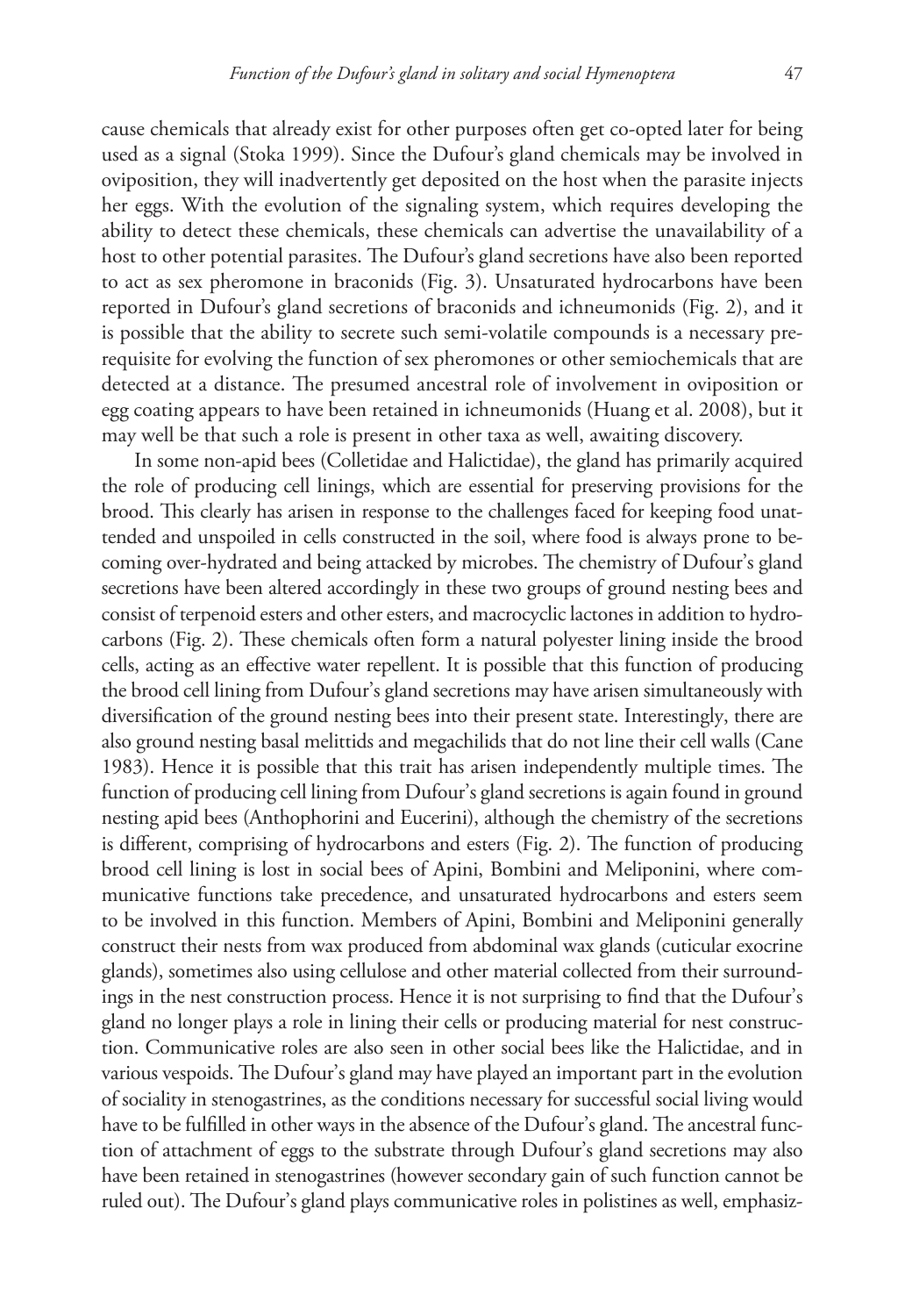ing the utility for developing modes of chemical communication in conjunction with the evolution of social life. In the Formicidae there is enormous variation in the communicative roles played by the Dufour's gland, concomitant with the wide ranging adaptive radiation and speciation undergone by this group. The Formicidae show appreciable variation in communicative roles of the Dufour's gland ranging from trail pheromone and territory marking to alarm-defense, slave making, and serving as sex pheromones (Fig. 3). The role of the gland in trail formation has been demonstrated in many trail forming species. The ability of the ants to perceive Dufour's gland chemicals should be a prerequisite for involvement of such chemicals in trail marking. Accordingly the chemical composition of the Dufour's gland also includes various volatile and semi-volatile compounds like unsaturated hydrocarbons, terpenoids, alcohols, acids, quinones and aromatic compounds. The involvement of the Dufour's gland in the alarm-defense system or in slave making, may be secondary adaptations. Perhaps the involvement of Dufour's gland chemicals as an alarm pheromone has been exploited by slave making species to give rise to this special kind of social parasitism. The involvement of the Dufour's gland in sex pheromone production in ants is reminiscent of a similar role in non-aculeate hymenopterans.

Thus the Dufour's gland secretions display a fair degree of functional plasticity, in conjunction with the diversity of ecological habits followed by different groups of Hymenoptera (Fig. 3). The basic function of the gland in all Hymenoptera remains the secretion of chemicals, but the nature of secretions and the function of the secreted chemicals have undergone appreciable modification in various taxa. This illustrates how an organ can evolve to give rise to various functions in response to challenges posed by the way of life followed by a lineage. The function of the Dufour's gland remains unexplored in various basal Hymenoptera, especially the Symphyta. Future explorations in that direction should be able to provide a clearer picture of the role of the gland in the ancestral condition. This will result in a comprehensive view of the evolution of Dufour's gland function in the Hymenoptera.

# **Acknowledgements**

I thank Dr. John L. Neff (editor) and Dr. Robin M. Crewe (reviewer) for their helpful comments on earlier versions of this manuscript.

# **References**

- Abdalla FC, Cruz-Landim C da (2001) Dufour's glands in Hymenopterans (Apidae, Formicidae, Vespidae): a review. Revista Brasileira de Biologia 61: 95–106. [doi: 10.1590/S0034-](http://dx.doi.org/10.1590/S0034-71082001000100013) [71082001000100013](http://dx.doi.org/10.1590/S0034-71082001000100013)
- Abdalla FC, Cruz-Landim C da (2004) Occurrence, morphology and ultrastructure of the Dufour gland in *Melipona bicolor* Lepeletier (Hymenoptera, Meliponini). Revista Brasileira de Entomologia 48: 9–19. [doi: 10.1590/S0085-56262004000100002](http://dx.doi.org/10.1590/S0085-56262004000100002)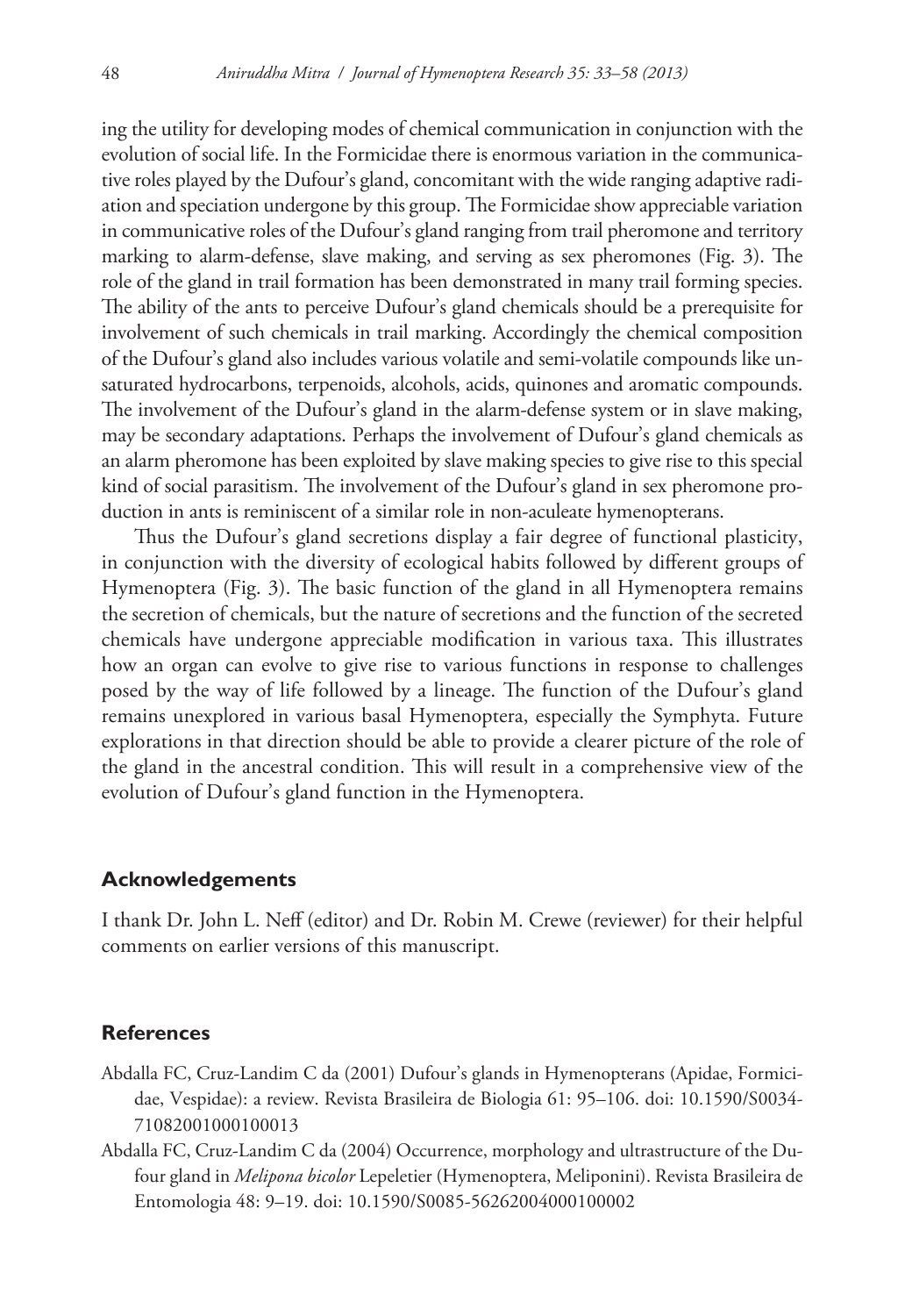- Abdalla FC, Jones GR, Morgan D, Cruz-Landim C da (2004) Chemical composition of the Dufour gland secretion in queens of *Melipona bicolor* (Hymenoptera, Meliponini). Journal of the Brazilian Chemical Society 15: 621–625. [doi: 10.1590/S0103-50532004000500002](http://dx.doi.org/10.1590/S0103-50532004000500002)
- Abdalla FC, Velthius H, Cruz-Landim C da, Duchateau MJ (1999) Changes in the morphology and ultrastructure of the Dufour's gland during the life cycle of the bumble bee queen, *Bombus terrestris* (Hymenoptera: Bombini). Netherlands Journal of Zoology 49: 251–261. [doi: 10.1163/156854299X00173](http://dx.doi.org/10.1163/156854299X00173)
- Albans KR, Aplin RT, Brehcist J, Moore JF, O'Toole C (1980) Dufour's gland and its role in secretion of nest cell lining in bees of the genus *Colletes* (Hymenoptera: Colletidae). Journal of Chemical Ecology 6: 549–564. [doi: 10.1007/BF00987667](http://dx.doi.org/10.1007/BF00987667)
- Amsalem E, Hefetz A (2010) The appeasement effect of sterility signaling in dominance contests among *Bombus terrestris* workers. Behavioral Ecology and Sociobiology 64: 1685–1694. [doi: 10.1007/s00265-010-0982-4](http://dx.doi.org/10.1007/s00265-010-0982-4)
- Amsalem E, Twele R, Francke W, Hefetz A (2009) Reproductive competetion in the bumblebee *Bombus terrestris*: do workers advertise sterility? Proceedings of the Royal Society of London B 276: 1295–1304. [doi: 10.1098/rspb.2008.1688](http://dx.doi.org/10.1098/rspb.2008.1688)
- Ayasse M*,* Birnbaum J*,* Tengö J*,* van Doorn A*,* Taghizadeh T, Francke W (1999) Caste and colony specific chemical signals on eggs of the bumble bee, *Bombus terrestris* L. (Hymenoptera: Apidae). Chemoecology 9: 119–126. [doi: 10.1007/s000490050042](http://dx.doi.org/10.1007/s000490050042)
- Ayasse M, Engels W, Hefetz A, Lübke G, Francke W (1990a) Ontogenetic patterns in amounts and proportions of Dufour's gland volatile secretions in virgin and nesting queens of *Lasioglossum malachurum* (Hymenoptera: Halictidae). Zeitschrift für Naturforschung, C. 45: 709–714.
- Ayasse M, Engels W, Hefetz A, Tengö J, Lübke G, Francke W (1993) Ontogenetic patterns of volatiles identified in Dufour's gland extracts from queens and workers of the primitively eusocial halictine bee, *Lasioglossum malachmum* (Hymenoptera: Halictidae). Insectes Sociaux 40: 41–58. [doi: 10.1007/BF01338831](http://dx.doi.org/10.1007/BF01338831)
- Ayasse M, Leys R, Pamilo P, Tengö J (1990b) Kinship in communally nesting *Andrena* (Hymenoptera; Andrenidae) bees is indicated by composition of Dufour's gland secretions. Biochemical Systematics and Ecology 18: 453–460. [doi: 10.1016/0305-1978\(90\)90092-T](http://dx.doi.org/10.1016/0305-1978(90)90092-T)
- Ayasse M, Paxton RJ, Tengö J (2001) Mating behavior and chemical communication in the order Hymenoptera. Annual Review of Entomology 46: 31–78. [doi: 10.1146/annurev.](http://dx.doi.org/10.1146/annurev.ento.46.1.31) [ento.46.1.31](http://dx.doi.org/10.1146/annurev.ento.46.1.31)
- Baker J, Howard R, Morrill W, Meers S, Weaver D (2005) Acetate esters of saturated and unsaturated alcohols (C12–C20) are major components in Dufour glands of *Bracon cephi* and *Bracon lissogaster* (Hymenoptera: Braconidae), parasitoids of the wheat stem sawfly, *Cephus cinctus* (Hymenoptera: Cephidae). Biochemical Systematics and Ecology 33: 757–769. [doi: 10.1016/j.bse.2004.12.025](http://dx.doi.org/10.1016/j.bse.2004.12.025)
- Barr-Nea L, Rosenberg P, Ishay J (1976) The venom apparatus of *Vespa orientalis*: morphology and cytology. Toxicon 14: 65–68. [doi: 10.1016/0041-0101\(76\)90121-5](http://dx.doi.org/10.1016/0041-0101(76)90121-5)
- Barrows EM (1975a) Individually distinctive odors in an invertebrate. Behavioral Biology 15: 57–64. [doi: 10.1016/S0091-6773\(75\)92079-9](http://dx.doi.org/10.1016/S0091-6773(75)92079-9)
- Barrows EM (1975b) Mating behaviour in halictine bees. III. Copulatory behaviour and olfactory communication. Insectes Sociaux 22: 307–331. [doi: 10.1007/BF02223079](http://dx.doi.org/10.1007/BF02223079)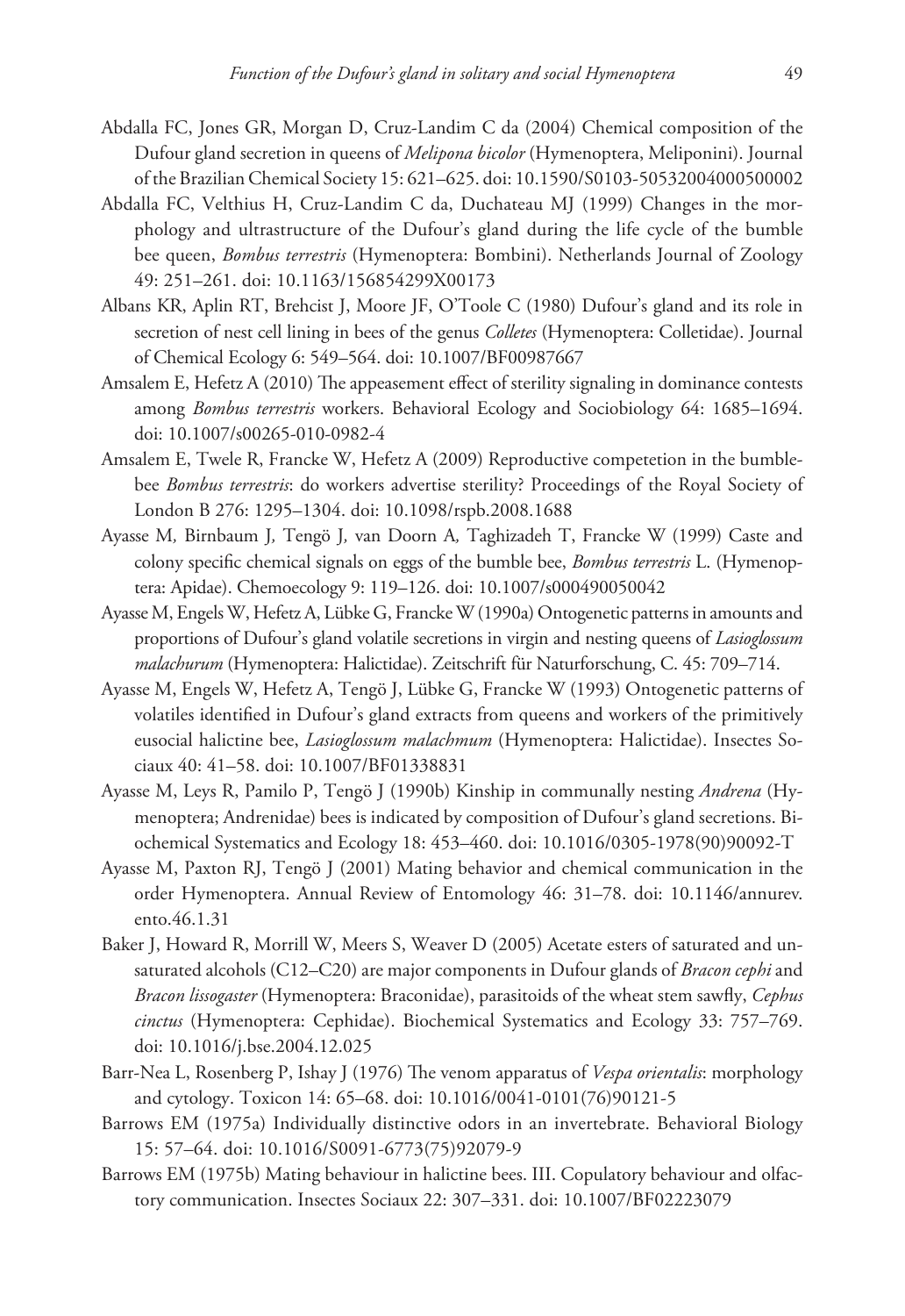- Bestmann HJ, Janssen E, Kern F, Liepold B, Hölldobler B, Boveri T (1995) All-trans geranyl geranyl acetate and geranylgeraniol, recruitment pheromone components in the Dufour gland of the ponerine ant *Ectatomma ruidum* Pheromones, 100 [1]. Naturwissenschaften 82: 334–336. [doi: 10.1007/BF01131530](http://dx.doi.org/10.1007/BF01131530)
- Billen J (1986a) Morphology and ultrastructure of the Dufour's and venom gland in the ant, *Myrmica rubra* (L.) (Hymenoptera: Formicidae). International Journal of Insect Morphology and Embryology 15: 13–25. [doi: 10.1016/0020-7322\(86\)90003-6](http://dx.doi.org/10.1016/0020-7322(86)90003-6)
- Billen J, Morgan DE, Drijfhout F, Farnier K (2009) Unusual structural and chemical characteristics of the Dufour gland in the ant *Meranoplus diversus*. Physiological Entomology 34: 93–97. [doi: 10.1111/j.1365-3032.2008.00659.x](http://dx.doi.org/10.1111/j.1365-3032.2008.00659.x)
- Billen JPJ (1982) The Dufour gland closing apparatus in *Formica sanguinea* Latreille (Hymenoptera, Formicidae). Zoomorphology 99: 235–244. [doi: 10.1007/BF00312297](http://dx.doi.org/10.1007/BF00312297)
- Billen JPJ (1986b) Comparative morphology and ultrastructure of the Dufour gland in ants (Hymenoptera: Formicidae). Entomologia Generalis 11: 165–181.
- Billen JPJ (1987) New structural aspects of the Dufour's and venom glands in social insects. Naturwissenschaften 74: 340–341. [doi: 10.1007/BF00367931](http://dx.doi.org/10.1007/BF00367931)
- Blatrix R, Schulz C, Jaisson P, Francke W, Hefetz A (2002) Trail pheromone of ponerine ant *Gnamptogenys striatula*: 4-methylgeranyl esters from Dufour's gland. Journal of Chemical Ecology 28: 2557–2567. [doi: 10.1023/A:1021444321238](http://dx.doi.org/10.1023/A:1021444321238)
- Bonckaert W, Drijfout FP, D'Ettorre P, Billen J, Wenseelers T (2012) Hydrocarbon signatures of egg maternity, caste membership and reproductive status in the common wasp. Journal of Chemical Ecology 38: 42–51. [doi: 10.1007/s10886-011-0055-9](http://dx.doi.org/10.1007/s10886-011-0055-9)
- Brady SG, Larkin L, Danforth BN (2009) Bees, ants, and stinging wasps (Aculeata). In: Hedges SB, Kumar S (Eds) The timetree of life. Oxford University Press, 264–269.
- Brandt M, Heinze J, Schmitt T, Foitzik S (2006) Convergent evolution of the Dufour's gland secretion as a propaganda substance in the slave making ant genera *Protomognathus* and *Harpagoxenus.* Insectes Sociaux 53: 291–299. [doi: 10.1007/s00040-006-0871-z](http://dx.doi.org/10.1007/s00040-006-0871-z)
- Brooks RW, Cane JH (1984) Origin and chemistry of the secreted nest entrance lining of *Halictus hesperus* (Hymenoptera: Apoidae). Journal of Kansas Entomological Society 7: 161–165.
- Brothers DJ (1998) Phylogeny and evolution of wasps, ants and bees (Hymenoptera, Chrysidoidea, Vespoidea and Apoidea). Zoologica Scripta 28: 233–250. [doi: 10.1046/j.1463-](http://dx.doi.org/10.1046/j.1463-6409.1999.00003.x) [6409.1999.00003.x](http://dx.doi.org/10.1046/j.1463-6409.1999.00003.x)
- Brunet PCJ (1952) The formation of the ootheca by *Periplaneta americana* II the structure and function of the left colleterial gland. Quarterly Journal of Microscopical Science 93: 47–69.
- Cammaerts MC, Morgan ED, Tyler R (1977) Territorial marking in the ant *Myrmica rubra* L. (Formicidae). Biology of Behaviour 2: 263–272.
- Cane JH (1981) Dufour's gland secretion in the cell lining of bees (Hymenoptera: Apoidea). Journal of Chemical Ecology 7: 403–410. [doi: 10.1007/BF00995762](http://dx.doi.org/10.1007/BF00995762)
- Cane JH (1983) Preliminary chemosystematics of the Andrenidae and exocrine lipid evolution of the short-tongued bees (Hymenoptera: Apoidea). Systematic Zoology 32: 417–430. [doi: 10.2307/2413168](http://dx.doi.org/10.2307/2413168)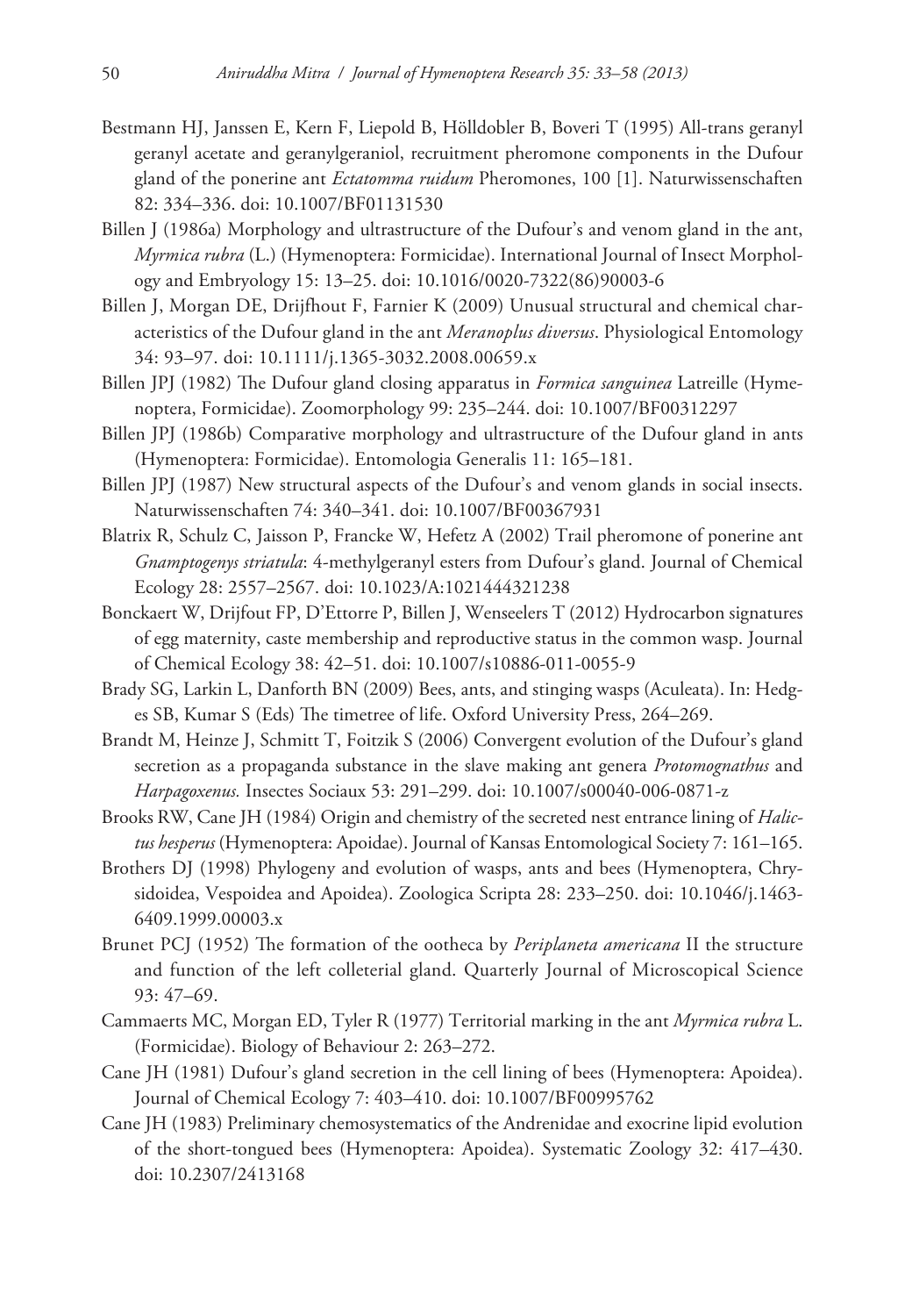- Cane JH, Carlson RG (1984) Dufour's gland triglycerides from *Anthophora*, *Emphoropsis* (Anthophoridae) and *Megachile* (Megachilidae) bees (Hymenoptera: Apoidea). Comparative Biochemistry and Physiology B 78: 769–772. [doi: 10.1016/0305-0491\(84\)90132-9](http://dx.doi.org/10.1016/0305-0491(84)90132-9)
- Cardinal S, Straka J, Danforth B (2010) Comprehensive phylogeny of apid bees reveals the evolutionary origins and antiquity of cleptoparasitism. Proceedings of the National Academy of Sciences USA 107: 16207–16211. [doi: 10.1073/pnas.1006299107](http://dx.doi.org/10.1073/pnas.1006299107)
- Carlet G (1884) Sur le venin des Hyménopteres et ses organes sécréteurs. C R Academy of Science, Paris 98, 1550–1551.
- Cervo R, Dani FR, Zanetti P, Massolo A, Turillazzi S (2002) Chemical nestmate recognition in a stenogastrine wasp, *Liostenogaster flavolineata* (Hymenoptera Vespidae). Ethology Ecology and Evolution 14: 351–363. doi: [10.1080/08927014.2002.9522736](http://dx.doi.org/10.1080/08927014.2002.9522736)
- Chaudhuri A, Sinha AK (1994) Colleterectomy and its impact on some reproductive behaviour of the tropical Tasar silk moth, *Antheraea mylitta* Drury (Lepidoptera: Saturniidae). Invertebrate Reproduction and Development 26: 145–152. doi: [10.1080/07924259.1994.9672411](http://dx.doi.org/10.1080/07924259.1994.9672411)
- Dani FR, Morgan ED, Turillazzi S (1996a) Dufour gland secretion of *Polistes* wasp: chemical composition and possible involvement in nestmate recognition (Hymenoptera: Vespidae). Journal of Insect Physiology 42: 541–548. [doi: 10.1016/0022-1910\(95\)00136-0](http://dx.doi.org/10.1016/0022-1910(95)00136-0)
- Dani FR, Fratini S, Turillazzi S (1996b) Behavioural evidence for the involvement of Dufour's gland secretion in nestmate recognition in the social wasp *Polistes dominulus* (Hymenoptera: Vespidae). Behavioral Ecology and Sociobiology 38: 311–319. [doi:](http://dx.doi.org/10.1007/s002650050247) [10.1007/s002650050247](http://dx.doi.org/10.1007/s002650050247)
- Davis RB, Baldauf SL, Mayhew PJ (2010) The origins of species richness in the Hymenoptera: insights from a family-level supertree. BMC Evolutionary Biology 10: 109. [doi:](http://dx.doi.org/10.1186/1471-2148-10-109) [10.1186/1471-2148-10-109](http://dx.doi.org/10.1186/1471-2148-10-109)
- de Freitas MDRT, MendonÇa ADL, Nascimento RRD, Sant'Ana AEG (2004) Behavioural evidence for a female sex pheromone in *Cotesia flavipes* (Hymenoptera: Braconidae). Physiological Entomology 29: 183–187. [doi: 10.1111/j.0307-6962.2004.0385.x](http://dx.doi.org/10.1111/j.0307-6962.2004.0385.x)
- Downing HA (1991) A role of the Dufour's gland in the dominance interactions of the paper wasp, *Polistes fuscatus* (Hymenoptera: Vespidae). Journal of lnsect Behavior 4: 557–565. [doi: 10.1007/BF01048070](http://dx.doi.org/10.1007/BF01048070)
- Downing HA, Jeanne RL (1983) Correlation of season and dominance status with activity of exocrine glands in *Polistes fuscatus* (Hymenoptera: Vespidae). Journal of the Kansas Entomological Society 56: 387–397.
- D'Rozario AM (1942) On the development and homologies of the genitalia and their ducts in Hymenoptera. Transactions of the Royal Entomological Society, London 92: 363–415. [doi: 10.1111/j.1365-2311.1942.tb01211.x](http://dx.doi.org/10.1111/j.1365-2311.1942.tb01211.x)
- Duffield KM, Fernandes A, Lamb C, Wheeler JW, Eickwort GC (1981) Macrocyclic lactones and isopentenyl esters in the Dufour's gland secretion of halictine bees (Hymenoptera: Halictidae). Journal of Chemical Ecology 7: 319–331. [doi: 10.1007/BF00995755](http://dx.doi.org/10.1007/BF00995755)
- Duffield RM, Harrison SE, Maglott D, Ayorinde FO, Wheeler JW (1983) Exocrine secretion of bees. V. Terpenoid esters in the Dufour's gland secretions of *Panurginus* bees (Hymenoptera: Adrenidae). J Chem Ecol 9: 277–283. [doi: 10.1007/BF00988045](http://dx.doi.org/10.1007/BF00988045)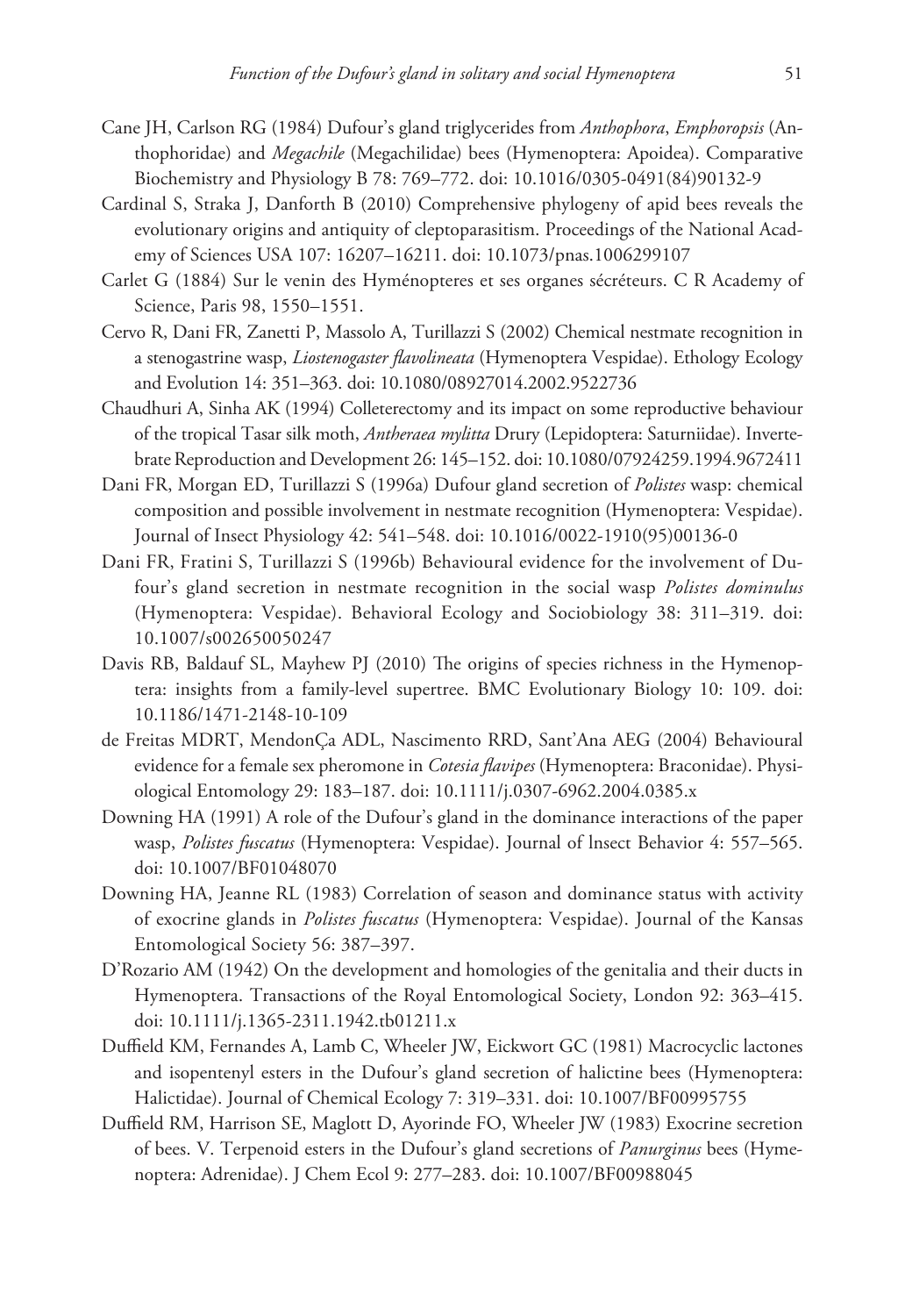- Duffield RM, Wheeler JW, Eickwort GC (1984) Sociochemicals of bees. In: Bell WJ, Cared RT (Eds) Chemical Ecology of lnsects. Chapman and Hall, London, 387–328.
- Dufour L (1841) Recherches anatomiques et physiologiques sur les Orthoptères, les Hyménoptères et les Neuroptères. Mémoires de l'Académie des Sciences, Institute de France. Vol 7: 265–647.
- Eller FJ, Bartelt RJ, Jones RL, Kulman HM (1984) Ethyl (*Z*)-9-hexadecenoate a sex pheromone of *Syndipnus rubiginosus*, a sawfly parasitoid. Journal of Chemical Ecology 10: 291–300. [doi: 10.1007/BF00987857](http://dx.doi.org/10.1007/BF00987857)
- Fisher RM*,* Greenwood DR, Shaw GJ (1993) Host recognition and the study of a chemical basis for attraction by cuckoo bumble bees (Hymenoptera: Apidae). Journal of Chemical Ecology 19: 771–786. [doi: 10.1007/BF00985008](http://dx.doi.org/10.1007/BF00985008)
- Fortunato A, Turillazzi S (2012) Dufour's gland possible role in the evolution of sting morphology and function in hover wasps (Hymenoptera Stenogastrinae). Arthropod Structure and Development 41: 259–264. [doi: 10.1016/j.asd.2012.02.007](http://dx.doi.org/10.1016/j.asd.2012.02.007)
- Frankie GW, Vinson SB (1977) Scent marking of passion flowers in Texas by female *Xylocopa virginica texana* (Hymenoptera: Anthophoridae). Journal of Kansas Entomological Society 50: 613–625.
- Gnatzy W, Volknandt W, Schulz S (2004) Dufour gland of the digger wasp *Liris niger*: structure and developmental and biochemical aspects. Cell and Tissue Research 315: 125–138. [doi: 10.1007/s00441-003-0813-2](http://dx.doi.org/10.1007/s00441-003-0813-2)
- Greene MJ, Gordon DM (2007) How patrollers set foraging direction in harvester ants. The American Naturalist 170: 943–948. [doi: 10.1086/522843](http://dx.doi.org/10.1086/522843)
- Grimaldi D, Engel MS (2005) Evolution of the insects. Cambridge University Press.
- Guédot C, Pitts-Singer TL, Buckner JS, Bosch J, Kemp WP (2006) Olfactory cues and nest recognition in the solitary bee *Osmia lignaria*. Physiological Entomology Volume 31: 110–119. [doi: 10.1111/j.1365-3032.2005.00490.x](http://dx.doi.org/10.1111/j.1365-3032.2005.00490.x)
- Guillot FS, Joiner RL, Vinson SB (1974) Host discrimination: isolation of hydrocarbons from the Dufour's gland of a braconid parasitoid. Annals of the Entomological Society of America 67: 720–21.
- Haak U*,* Hölldobler B*,* Bestmann HJ, Kern F (1996) Species-specificity in trail pheromones and Dufour's gland contents of *Camponotus atriceps* and *C. floridanus* (Hymenoptera: Formicidae). Chemoecology 7: 85–93. doi: [10.1007/BF01239485](http://dx.doi.org/10.1007/BF01239485)
- Hefetz A (1987) The role of Dufour's gland secretion in bees. Physiological Entomology 12: 243–253. [doi: 10.1111/j.1365-3032.1987.tb00749.x](http://dx.doi.org/10.1111/j.1365-3032.1987.tb00749.x)
- Hefetz A, Bergstrom G, Tengö J (1986) Species, individual and kin specific blends in Dufour's gland secretion of halictine bees: chemical evidence. Journal of Chemical Ecology 12: 197–208. [doi: 10.1007/BF01045603](http://dx.doi.org/10.1007/BF01045603)
- Hefetz A, Eickwort GC, Blum MS, Cane J, Bohart GE (1982) A comparative study of the exocrine products of cleptoparasitic bees (*Holcopasites*) and their hosts (*Calliopsis*) (Hymenoptera: Anthophoridae, Andrenidae). Journal of Chemical Ecology 8: 1389–1397. [doi:](http://dx.doi.org/10.1007/BF01403102) [10.1007/BF01403102](http://dx.doi.org/10.1007/BF01403102)
- Hefetz A, Fales HM, Batra SWT (1979) Natural polyesters: Dufour's gland macrocyclic lactones in the brood cell laminesters in *Colletes* bees. Science 204: 415–417. [doi: 10.1126/](http://dx.doi.org/10.1126/science.204.4391.415) [science.204.4391.415](http://dx.doi.org/10.1126/science.204.4391.415)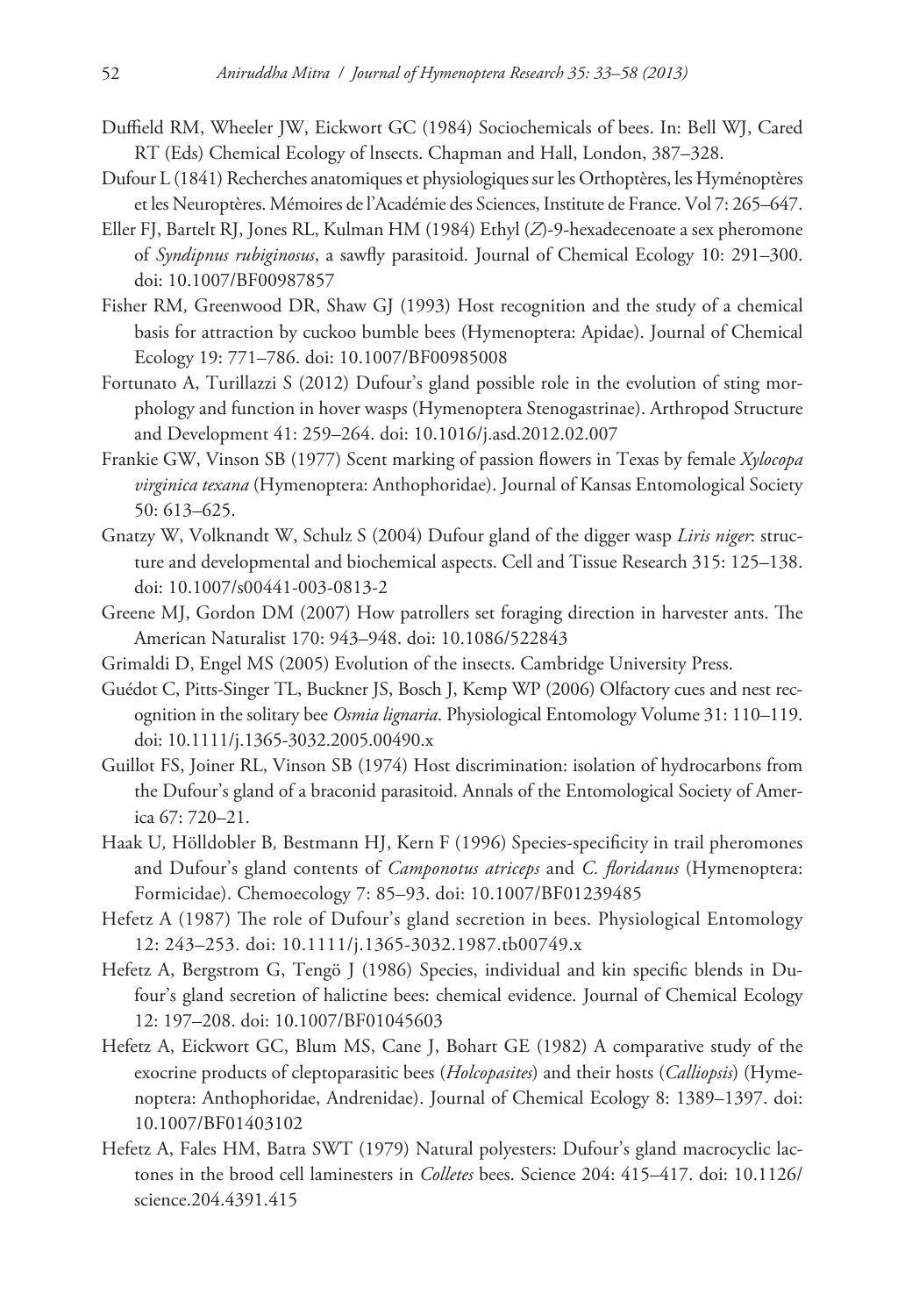- Hefetz A*,* Bergström G, Tengö J (1986) Species, individual and kin specific blends in Dufour's gland secretions of halictine bees chemical evidence*.* Journal of Chemical Ecology 12: 197–208. [doi: 10.1007/BF01045603](http://dx.doi.org/10.1007/BF01045603)
- Heraty J, Ronquist F, Carpenter JM, Hawks D, Schulmeister S, Dowling AP, Murray D, Munro J, Wheeler WC, Schiff N, Sharkey M (2011) Evolution of the hymenopteran megaradiation. Molecular Phylogenetics and Evolution 60: 73–88. [doi: 10.1016/j.](http://dx.doi.org/10.1016/j.ympev.2011.04.003) [ympev.2011.04.003](http://dx.doi.org/10.1016/j.ympev.2011.04.003)
- Hermann HR (1969) The hymenoptera poison apparatus: evolutionary trends in three closely related subfamilies of ants (Hymenoptera: Formicidae). Georgia Entomological Society 4: 123–141.<http://hdl.handle.net/10199/1584>
- Hermann HR, Blum MS (1967a) The morphology and histology of the hymenopterous poison apparatus, II: *Pogonomyrmex badius* (Formicidae). Annals of the Entomological Society of America 60: 661–668.
- Hermann HR, Blum MS (1967b) The morphology and histology of the hymenopterous poison apparatus, III: *Eciton hamatum* (Formicidae). Annals of the Entomological Society of America 60: 1282–1291.
- Hermann HR, Blum MS (1981) Defensive mechanisms in social Hymenoptera. In: Hermann HR (Ed) Social Insects, 2<sup>nd</sup> vol. Academic Press Inc., New York, 77-197.
- Hoell HV, Doyen JT, Purcell AH (1998) Introduction to insect biology and diversity. Oxford University Press, 320.
- Hölldobler B, Wilson EO (1970) Recruitment trails in the harvester ant *Pogonomyrmex badius*. Psyche 77: 385–399. doi: [10.1155/1970/38470](http://dx.doi.org/10.1155/1970/38470)
- Hölldobler B, Wilson EO (1990) The ants. Springer-Verlag, Berlin.
- Hölldobler B, Wust M (1973) Ein sexualpheromon bei der Pharaoameise *Monomorium pharaonis* (L.). Zeitschrift für Tierpsychologie 32: 1–9. [doi: 10.1111/j.1439-0310.1973.](http://dx.doi.org/10.1111/j.1439-0310.1973.tb01092.x) [tb01092.x](http://dx.doi.org/10.1111/j.1439-0310.1973.tb01092.x)
- Howard RW, Baker JE (2003) Morphology and chemistry of Dufour glands in four ectoparasitoids: *Cephalonomia tarsalis*, *C. waterston*i (Hymenoptera: Bethylidae), *Anisopteromalus calandrae*, and *Pteromalus cerealellae* (Hymeoptera: Pteromalidae). Comparative Biochemistry and Physiology B 135: 153–167. [doi: 10.1016/S1096-4959\(03\)00076-9](http://dx.doi.org/10.1016/S1096-4959(03)00076-9)
- Howard RW, Baker JE, Morgan ED (2003) Novel diterpenoids and hydrocarbons in the Dufour gland of the ectoparasitoid *Habrobracon hebetor* (Say) (Hymenoptera: Braconidae). Archives of Insect Biochemistry and Physiology 54: 95–109. [doi: 10.1002/arch.10104](http://dx.doi.org/10.1002/arch.10104)
- Huang F, Shi M, Chen Y-F, Cao T-T, Chen X-X (2008) Oogenesis of *Diadegma semiclausum* (Hymenoptera: Ichneumonidae) and its associated polydnavirus. Microscopy Research and Technique 71: 676–683. [doi: 10.1002/jemt.20594](http://dx.doi.org/10.1002/jemt.20594)
- Hubbard SF, Marris G, Reynolds A, Rowe GW (1987) Adaptive patterns in the avoidance of superparasitism by solitary parasitic wasps. Journal of Animal Ecology 56: 387–401. [doi:](http://dx.doi.org/10.2307/5055) [10.2307/5055](http://dx.doi.org/10.2307/5055)
- Hunt JH (2007) The evolution of social wasps. Oxford University Press, New York. [doi:](http://dx.doi.org/10.1093/acprof:oso/9780195307979.001.0001) [10.1093/acprof:oso/9780195307979.001.0001](http://dx.doi.org/10.1093/acprof:oso/9780195307979.001.0001)
- Jeanne RL (1977) Behavior of the obligate social parasite, *Vespula arctica* (Hymenoptera: Vespidae). Journal of the Kansas Entomological Society 50: 541–577.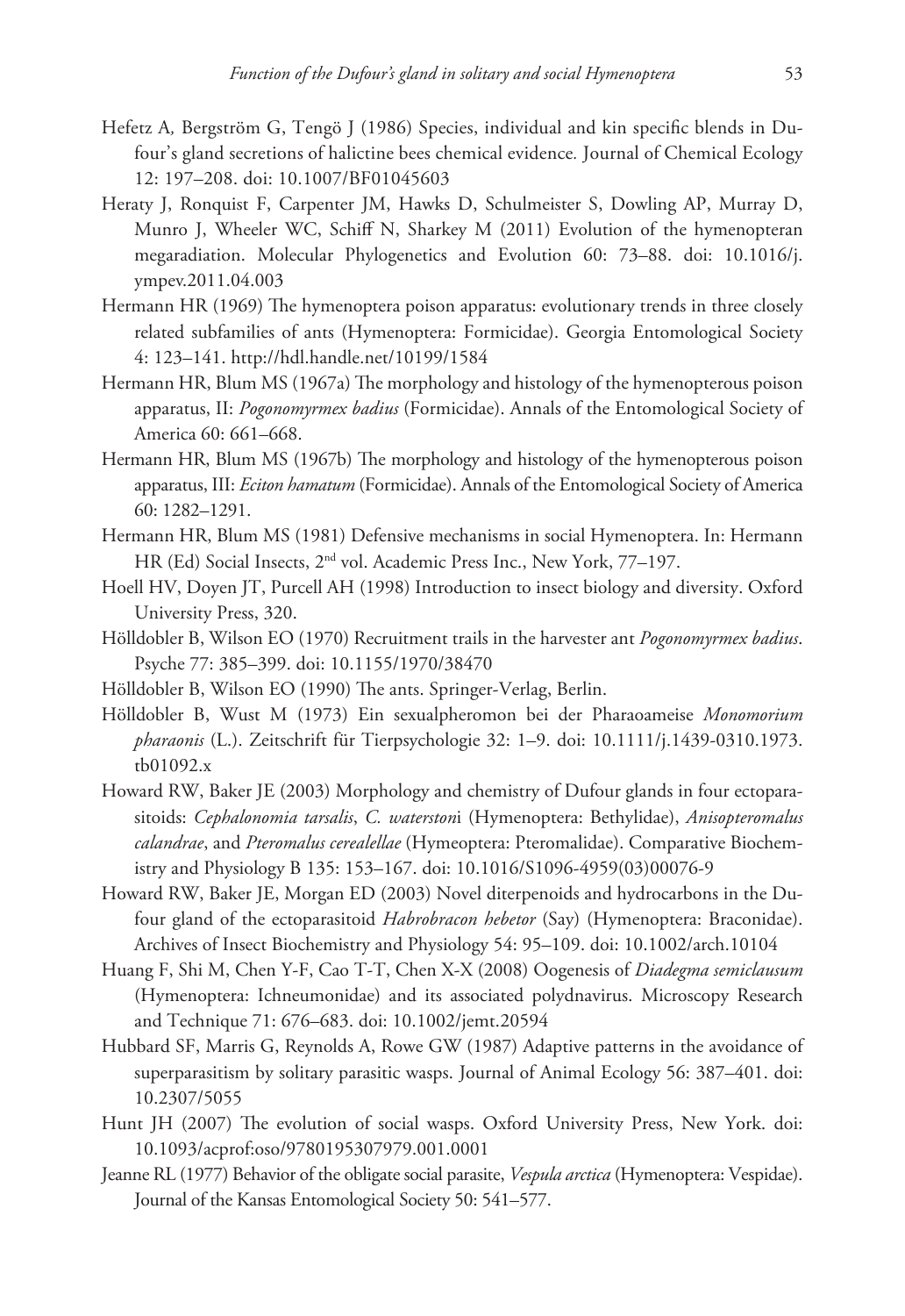- Jeanson R, Ratnieks FLW, Deneubourg J-L (2003) Pheromone trail decay rates on different substrates in the Pharaoh's ant, *Monomorium pharaonis*. Physiological Entomology 28: 192–198. [doi: 10.1046/j.1365-3032.2003.00332.x](http://dx.doi.org/10.1046/j.1365-3032.2003.00332.x)
- Jin YX, Chen YY, Jiang YH, Xu MK (2006) Proteome analysis of the silkworm (*Bombyx mori* L.) colleterial gland during different developmental stages. Archives of Insect Biochemistry and Physiology 61: 42–50. [doi: 10.1002/arch.20095](http://dx.doi.org/10.1002/arch.20095)
- Katzav-Gozansky T, Hefetz A, Soroker V (2007) Brain modulation of Dufour's gland ester biosynthesis in vitro in the honeybee (*Apis mellifera*). Naturwissenschaften 94: 407–411. [doi: 10.1007/s00114-006-0206-y](http://dx.doi.org/10.1007/s00114-006-0206-y)
- Katzav-Gozansky T, Soroker V, Hefetz A (1997) The biosynthesis of Dufour's gland constituents in queens of the honeybee (*Apis mellifera*). Invertebrate Neuroscience 3: 239–243. [doi: 10.1007/BF02480380](http://dx.doi.org/10.1007/BF02480380)
- Katzav-Gozansky T, Soroker V, Hefetz A (2002) Honeybees Dufour's gland idiosyncrasy of a new queen signal. Apidologie 33: 525–537. [doi: 10.1051/apido:2002035](http://dx.doi.org/10.1051/apido:2002035)
- Kjer KM (2004) Aligned 18S and insect phylogeny. Systematic Biology 53: 506–514. [doi:](http://dx.doi.org/10.1080/10635150490445922) [10.1080/10635150490445922](http://dx.doi.org/10.1080/10635150490445922)
- Kristensen NP (1981) Phylogeny of insect orders. Annual Review of Entomology 26: 135–157. [doi: 10.1146/annurev.en.26.010181.001031](http://dx.doi.org/10.1146/annurev.en.26.010181.001031)
- Kronenberg S, Hefetz A (1984) Comparative analysis of Dufour's gland secretions of two carpenter bees (Xylocopinae: Anthophoridae) with different nesting habits. Comparative Biochemistry and Physiology B 79: 321–425. [doi: 10.1016/0305-0491\(84\)90399-7](http://dx.doi.org/10.1016/0305-0491(84)90399-7)
- Landolt PJ, Akre RD (1979) Occurrence and location of exocrine glands in some social Vespidae (Hymenoptera). Annals of the Entomological Society of America 72: 141–148.
- Lanne BS, Bergström G, Löfqvist J (1988) Dufour gland alkenes from the four ant species: *F. polyctena*, *F. lugubris*, *F. truncorum*, and *F. uralensis*. Comparative Biochemistry and Physiology 91B: 729–734. [doi: 10.1016/0305-0491\(88\)90200-3](http://dx.doi.org/10.1016/0305-0491(88)90200-3)
- Law JH, Wilson EO, McCloskey JA (1965) Biochemical polymorphism in ants. Science 149: 544–545. [doi: 10.1126/science.149.3683.544](http://dx.doi.org/10.1126/science.149.3683.544)
- Lawrence PO, Akin D (1990) Virus-like particles from the poison glands of the parasitic wasp *Biosteres longicaudatus* (Hymenoptera: Braconidae). Canadian Journal of Zoology 68: 539–546. [doi: 10.1139/z90-079](http://dx.doi.org/10.1139/z90-079)
- Lello de E (1971a) Adxenal glands of the sting apparatus of bees: Anatomy and histology. I. (Hymenoptera: Colletidae and Andrenidae). Journal of Kansas Entomological Society 44: 5–13.
- Lello de E (1971b) Adxenal glands of the sting apparatus of bees: Anatomy and histology. II. (Hymenoptera: Halictidae). Journal of Kansas Entomological Society 44: 14–20.
- Malka O, Shnieor S, Katzav-Gozansky T, Hefetz A (2008) Aggressive reproductive competition among hopelessly queenless honeybee workers triggered by pheromone signaling. Naturwissenschaften 95: 553–559. [doi: 10.1007/s00114-008-0358-z](http://dx.doi.org/10.1007/s00114-008-0358-z)
- Marris GC, Hubbard SF, Scrimgeour C (1996) The perception of genetic similarity by the solitary parthenogenetic parasitoid *Venturia canescens*, and its effects on the occurrence of superparasitism. Entomologia Experimentalis et Applicata 78: 167–174. [doi: 10.1007/](http://dx.doi.org/10.1007/BF00187513) [BF00187513](http://dx.doi.org/10.1007/BF00187513)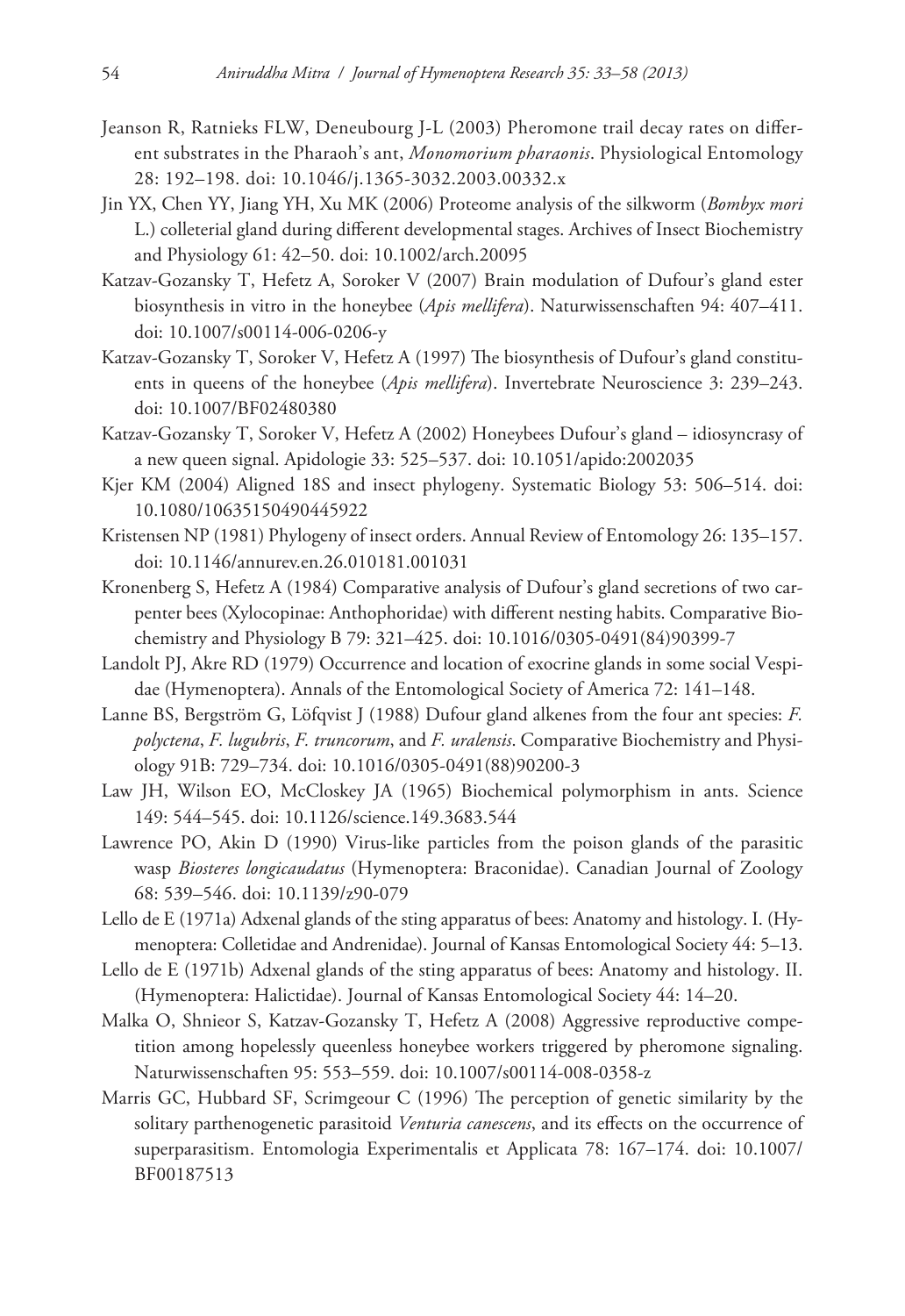- Martin SJ, Châline N, Oldroyd BP, Jones GR, Ratnieks FLW (2004) Egg marking pheromones of anarchistic worker honeybees (*Apis mellifera*). Behavioral Ecology 15: 839–844. [doi: 10.1093/beheco/arh089](http://dx.doi.org/10.1093/beheco/arh089)
- Maschwitz U, Kloft W (1971) Morphology and function of the venom apparatus of insectsbees, wasps, ants and caterpilars. In: Bucherl W, Buckley EE (Eds) Venomous AnimaIs and their venoms, 3rd vol. Academic Press, New York, 1–59.
- Mehrnejad MR, Copland MJW (2007) Host discrimination by the endoparasitoid *Psyllaephagus pistaciae* (Hymenoptera: Encyrtidae): a case of time-dependent ability. Biocontrol Science and Technology 17: 401–411. doi: [10.1080/09583150701309196](http://dx.doi.org/10.1080/09583150701309196)
- Mitra A, Gadagkar R (2011) Can Dufour's gland compounds honestly signal fertility in the primitively eusocial wasp *Ropalidia marginata*? Naturwissenschaften 98: 157–161. [doi:](http://dx.doi.org/10.1007/s00114-010-0749-9) [10.1007/s00114-010-0749-9](http://dx.doi.org/10.1007/s00114-010-0749-9)
- Mitra A, Gadagkar R (2012a) Queen signal should be honest to be involved in maintenance of eusociality: chemical correlates of fertility in *Ropalidia marginata*. Insectes Sociaux 59: 251–255. [doi: 10.1007/s00040-011-0214-6](http://dx.doi.org/10.1007/s00040-011-0214-6)
- Mitra A, Gadagkar R (2012b) Road to royalty transition of potential queen to queen in the primitively eusocial wasp *Ropalidia marginata*. Ethology 118: 694–702. [doi:](http://dx.doi.org/10.1111/j.1439-0310.2012.02059.x) [10.1111/j.1439-0310.2012.02059.x](http://dx.doi.org/10.1111/j.1439-0310.2012.02059.x)
- Mitra A, Saha P, Chaoulideer ME, Bhadra A, Gadagkar R (2011) Chemical communication in *Ropalidia marginata*: Dufour's gland contains queen signal that is perceived across colonies and does not contain colony signal. Journal of Insect Physiology 57: 280–284. [doi:](http://dx.doi.org/10.1016/j.jinsphys.2010.11.014) [10.1016/j.jinsphys.2010.11.014](http://dx.doi.org/10.1016/j.jinsphys.2010.11.014)
- Mitra A, Gadagkar R (in press) Dufour's gland and cuticle in the social wasp *Ropalidia marginata* contain the same hydrocarbons in similar proportions. Journal of Insect Science.
- Morgan ED (2009) Trail pheromones of ants. Physiological Entomology 34: 1–17. [doi:](http://dx.doi.org/10.1111/j.1365-3032.2008.00658.x) [10.1111/j.1365-3032.2008.00658.x](http://dx.doi.org/10.1111/j.1365-3032.2008.00658.x)
- Mori A, Grasso DA, Visicchio R, Le Moli F (2000) Colony founding in *Polyergus rufescens*: the role of the Dufour's gland. Insectes Sociaux 47: 7–10. [doi: 10.1007/s000400050002](http://dx.doi.org/10.1007/s000400050002)
- Mudd A, Fisher RC, Smith MC (1982) Volatile hydrocarbons in the Dufour's gland of the parasite *Nemestris canescens* (Grav.) (Hymenoptera: Ichneumonidae). Journal of Chemical Ecology 8: 1035–1042. [doi: 10.1007/BF00987884](http://dx.doi.org/10.1007/BF00987884)
- Noirot C, Quennedy A (1974) Fine structure of insect epidermal glands. Annual Review of Entomology 19: 61–80. [doi: 10.1146/annurev.en.19.010174.000425](http://dx.doi.org/10.1146/annurev.en.19.010174.000425)
- Norden BB, Batra SWT, Fales HM, Hefetz A, Shaw JC (1980) *Anthophora* bees; unusual glycerides from maternal Dufour's glands serve as larval food and cell lining. Science 207: 1095–1097. [doi: 10.1126/science.207.4435.1095](http://dx.doi.org/10.1126/science.207.4435.1095)
- Oldham N, Billen J, Morgan ED (1994) On the similarity of the Dufour gland secretion and the cuticular hydrocarbons of some bumblebees. Physiological Entomology 19: 115–123. [doi: 10.1111/j.1365-3032.1994.tb01084.x](http://dx.doi.org/10.1111/j.1365-3032.1994.tb01084.x)
- Oldroyd BP, Ratnieks FLW, Wossler TC (2002) Egg-marking pheromones in honey-bees *Apis mellifera*. Behavioral Ecology Sociobiology 51: 590–591. [doi: 10.1007/s00265-](http://dx.doi.org/10.1007/s00265-002-0480-4) [002-0480-4](http://dx.doi.org/10.1007/s00265-002-0480-4)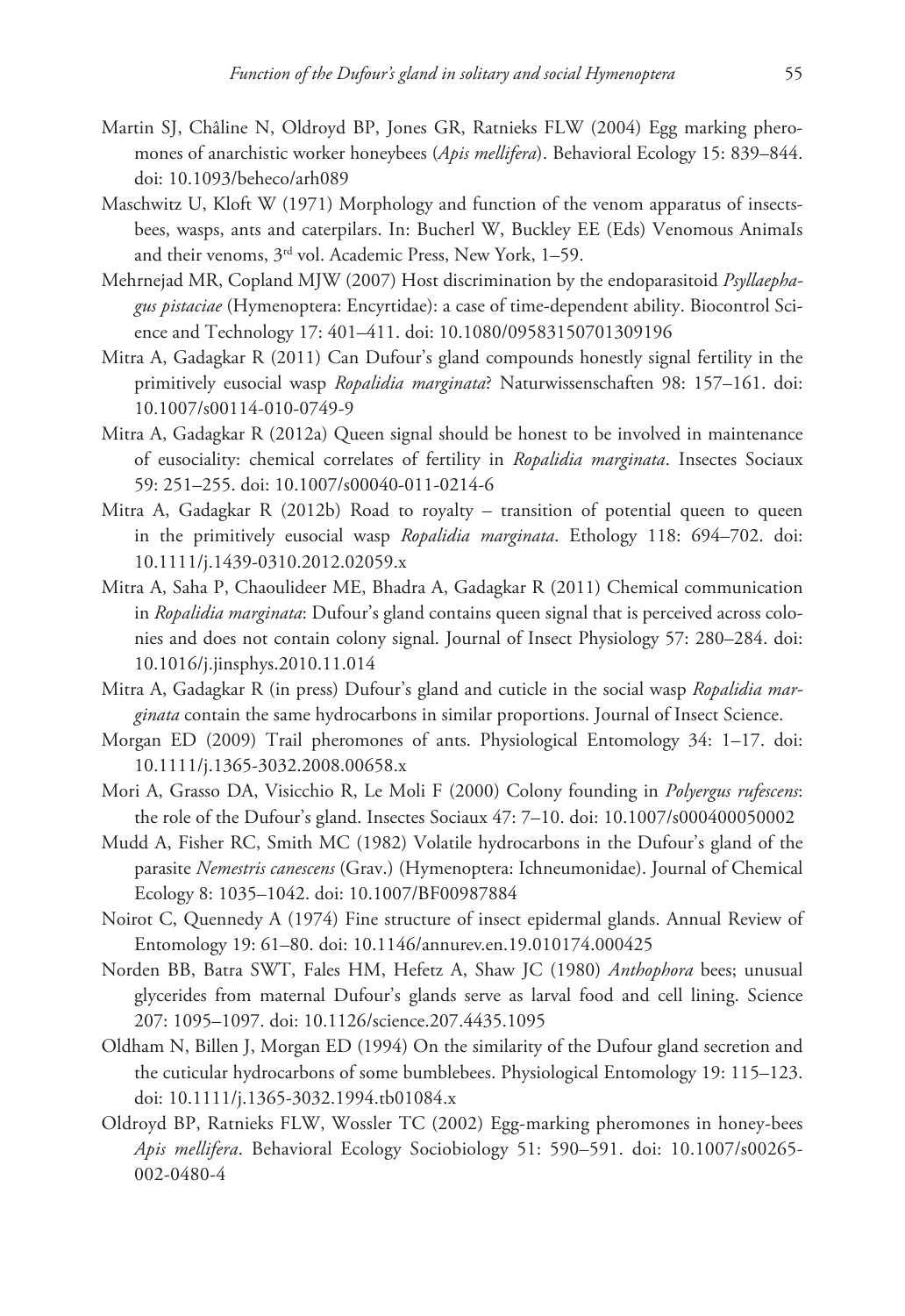- Patricio E, Cruz Lopez L, Maile R, Morgan DE (2003) Secretions of stingless bees: the Dufour glands of some *Frieseomelitta* species (Apidae, Meliponinae). Apidologie 34: 359–365. [doi:](http://dx.doi.org/10.1051/apido:2003027) [10.1051/apido:2003027](http://dx.doi.org/10.1051/apido:2003027)
- Pau RN, Brunet PCJ, Williams MJ (1971) The isolation and characterization of proteins from the left colleterial gland of the cockroach, *Periplaneta americana* (L.). Proceedings of the Royal Society of London B 177: 565–579. [doi: 10.1098/rspb.1971.0048](http://dx.doi.org/10.1098/rspb.1971.0048)
- Rasnitsyn AP (2002) Class Insecta Linné, 1758. The insects (=Scarabaeoda Laicharting, 1781). In: Rasnitsyn AP, Quicke DLJ (Eds) History of insects. Kluwer Academic Publishers, Dordrecht, Netherlands, 243. [doi: 10.1007/0-306-47577-4\\_2](http://dx.doi.org/10.1007/0-306-47577-4_2)
- Rasnitsyn AP, Zhang H (2010) Early evolution of Apocrita (Insecta, Hymenoptera) as indicated by new findings in the middle Jurassic of Daohugou, northeast China. Acta Geologica Sinica 84: 834–873. [doi: 10.1111/j.1755-6724.2010.00254.x](http://dx.doi.org/10.1111/j.1755-6724.2010.00254.x)
- Reed HC (1982) Biology and behavior of the forest yellowjacket, *Vespula acadica* (Sladen) and the obligate social parasite, *Vespula austraica* (Panzer) (Hymenoptera: Vespidae). PHD Thesis. Washington State University, Pullman.
- Reed HC, Akre RD (1982) Morphological comparisons between the obligate social parasite, *Vespula austraica* (Panzer), and its host, *Vespula acadica* (Sladen) (Hymenoptera: Vespidae). Psyche 89: 183–196. [doi: 10.1155/1982/52306](http://dx.doi.org/10.1155/1982/52306)
- Richard F-J, Schal C, Tarpy DR, Grozinger CM (2011) Effects of instrumental insemination and insemination quantity on Dufour's gland chemical profiles and vitellogenin expression in honey bee queens (*Apis mellifera*). Journal of Chemical Ecology 37: 1027–1036. [doi:](http://dx.doi.org/10.1007/s10886-011-9999-z) [10.1007/s10886-011-9999-z](http://dx.doi.org/10.1007/s10886-011-9999-z)
- Ritter FJ, Brüggemann-Rotgans IEM, Verwiel PEJ, Persoons CJ, Taiman E (1977) Trail pheromones of the Pharaoh's ant, *Monomorium pharaonis*: isolation and identification of Farnal, a terpenoid related to juvenile hormone II. Tetrahedron Letters (London) 30: 2617–2618. [doi: 10.1016/S0040-4039\(01\)83835-1](http://dx.doi.org/10.1016/S0040-4039(01)83835-1)
- Robertson PL (1968) A morphological and functional study of the venom apparatus in representatives of some major groups of Hymenoptera. Australian Journal of Zoology 16: 133–166. [doi: 10.1071/ZO9680133](http://dx.doi.org/10.1071/ZO9680133)
- Rosi MC, Isidoro N, Colazza S, Bin F (2001) Source of the host marking pheromone in the egg parasitoid *Trissolcus basalis* (Hymenoptera: Scelionidae). Journal of Insect Physiology 47: 989–995. [doi: 10.1016/S0022-1910\(01\)00073-7](http://dx.doi.org/10.1016/S0022-1910(01)00073-7)
- Ruano F, Hefetz A, Lenoir A, Francke W, Tinaut A (2005) Dufour's gland secretion as repellent used during usurpation in the slave-maker ant *Rossomyrmex minuchae*. Journal of Insect Physiology 51: 1158–1164. [doi: 10.1016/j.jinsphys.2005.06.005](http://dx.doi.org/10.1016/j.jinsphys.2005.06.005)
- Schmitz J, Moritz RFA (1998) Molecular phylogeny of Vespidae (Hymenoptera) and the evolution of sociality in wasps. Molecular Phylogenetics and Evolution 9: 183–191. [doi:](http://dx.doi.org/10.1006/mpev.1997.0460) [10.1006/mpev.1997.0460](http://dx.doi.org/10.1006/mpev.1997.0460)
- Shimron O, Hefetz A, Tengö J (1985) Structural and communicative functions of Dufour's gland secretion in *Eucera palestinae* (Hymenoptera: Anthophoridae). Insect Biochemistry 15: 635–638. [doi: 10.1016/0020-1790\(85\)90126-X](http://dx.doi.org/10.1016/0020-1790(85)90126-X)
- Simser H, Coppel HC (1980) Female-produced sex pheromone in *Brachymeria lasus* and *B. intermedia* (Hym.: Chalcididae). Biocontrol 25: 373–380. [doi: 10.1007/BF02374700](http://dx.doi.org/10.1007/BF02374700)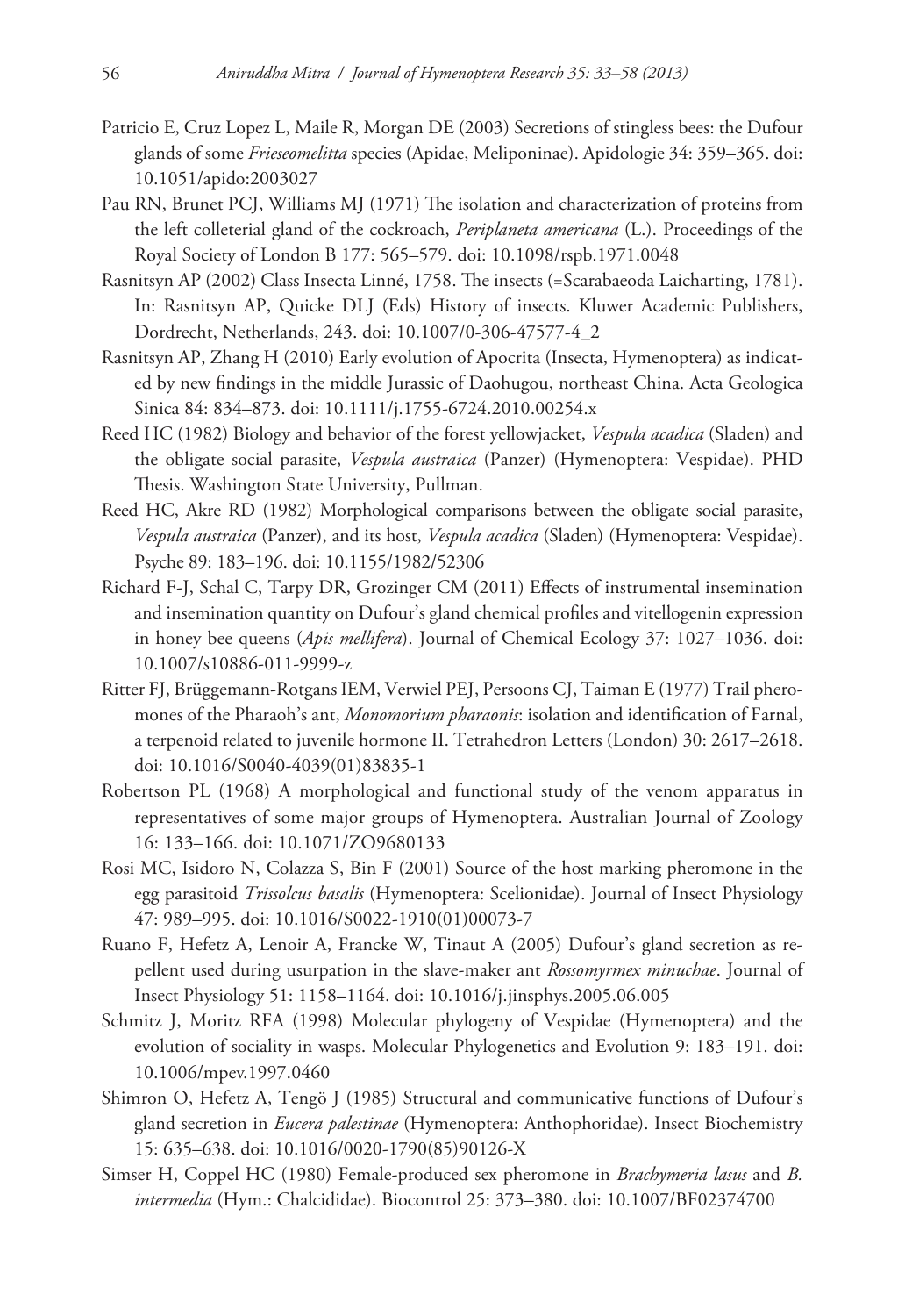- Sledge MF, Fortunato A, Turillazzi S, Francescato E, Hashim R, Moneti G, Jones GR (2000) Use of Dufour's gland secretion in nest defence and brood nutrition by hover wasps (Hymenoptera, Stenogastrinae). Journal of Insect Physiology 46: 753–761. [doi: 10.1016/](http://dx.doi.org/10.1016/S0022-1910(99)00164-X) [S0022-1910\(99\)00164-X](http://dx.doi.org/10.1016/S0022-1910(99)00164-X)
- Smith BH, Carlson TG, Frazier J (1985) Identification and bioassay of macrocyclic lactone sex pheromone of the halictine bee *Lasioglossum zephyrum*. Journal of Chemical Ecology 11: 1447–1456. [doi: 10.1007/BF01012144](http://dx.doi.org/10.1007/BF01012144)
- Smith BH, Wenzel JW (1988) Pheromonal covariation and kinship in social bee *Lasioglossum zephyrum* (Hymenoptera: Halictidae). Journal of Chemical Ecology 14: 87–94. [doi:](http://dx.doi.org/10.1007/BF01022533) [10.1007/BF01022533](http://dx.doi.org/10.1007/BF01022533)
- Sole CL, Kryger P, Hefetz A, Katzav-Gozansky T, Crewe RM (2002) Mimicry of queen Dufour's gland secretions by workers of *Apis mellifera scutellata* and *A. m. capensis*. Naturwissenschaften 89: 561–564. [doi: 10.1007/s00114-002-0370-7](http://dx.doi.org/10.1007/s00114-002-0370-7)
- Soro A, Ayasse M, Zobel MU, Paxton RJ (2011) Kin discriminators in the eusocial sweat bee *Lasioglossum malachurum*: the reliability of cuticular and Dufour's gland odours. Behavioral Ecology and Sociobiology 65: 641–653. [doi: 10.1007/s00265-010-1066-1](http://dx.doi.org/10.1007/s00265-010-1066-1)
- Stephen WP, Torchio PF (1961) Biological observation on *Emphoropsis miserabilis* (Cresson) with comparative notes on other anthophorids. Annals of the Entomological Society of America 54: 687–692.
- Stoka AM (1999) Phylogeny and evolution of chemical communication: an endocrine approach. Journal of Molecular Endocrinology 22: 207–225. [doi: 10.1677/jme.0.0220207](http://dx.doi.org/10.1677/jme.0.0220207)
- Strohm E, Linsenmair KE (2001) Females of the European beewolf preserve their honeybee prey against competing fungi. Ecological Entomology 26: 198–203. [doi: 10.1046/j.1365-](http://dx.doi.org/10.1046/j.1365-2311.2001.00300.x) [2311.2001.00300.x](http://dx.doi.org/10.1046/j.1365-2311.2001.00300.x)
- Sugumaran M, Nellaiappan K (1990) On the latency and nature of phenoloxidase present in the left colleterial gland of the cockroach *Periplaneta americana*. Archives of Insect Biochemistry and Physiology 15: 165–181. [doi: 10.1002/arch.940150305](http://dx.doi.org/10.1002/arch.940150305)
- Syvertsen TC, Jackson LL, Blomquist GJ, Vinson SB (1995) Alkadienes mediating courtship in the parasitoid *Cardiochiles nigriceps* (Hymenoptera: Braconidae). Journal of Chemical Ecology 21: 1971–1989. [doi: 10.1007/BF02033856](http://dx.doi.org/10.1007/BF02033856)
- Tengö J, Bergström G (1977) Cleptoparasitism and odor mimetism in bees: do *Nomada* males imitate the odor of *Andrena* females? Science 196: 1117–1119. [doi: 10.1126/sci](http://dx.doi.org/10.1126/science.196.4294.1117)[ence.196.4294.1117](http://dx.doi.org/10.1126/science.196.4294.1117)
- Tengö J, Hefetz A, Bertsch A, Schmitt U, Lübke G, Francke W (1991) Species specificity and complexity of Dufour's gland secretion of bumble bees. Comparative Biochemistry and Physiology 99B: 641–646. [doi: 10.1016/0305-0491\(91\)90348-H](http://dx.doi.org/10.1016/0305-0491(91)90348-H)
- Topoff H, Cover S, Greenberg L, Goodloe L, Sherman P (1988) Colony founding by queens of the obligatory slave-making ant, *Polyergus breviceps*: the role of the Dufour's gland. Ethology 78: 209–218. [doi: 10.1111/j.1439-0310.1988.tb00231.x](http://dx.doi.org/10.1111/j.1439﻿-0﻿310.1988.tb00231.x)
- Traniello JFA (1980) Colony specificity in the trail pheromone of an ant. Naturwissenschaften 67: 361–362. [doi: 10.1007/BF01106597](http://dx.doi.org/10.1007/BF01106597)
- Turillazzi S (1989) The origin and evolution of social life in the Stenogastrinae (Hymenoptera, Vespidae). Journal of Insect Behavior 2: 649–661. [doi: 10.1007/BF01065784](http://dx.doi.org/10.1007/BF01065784)